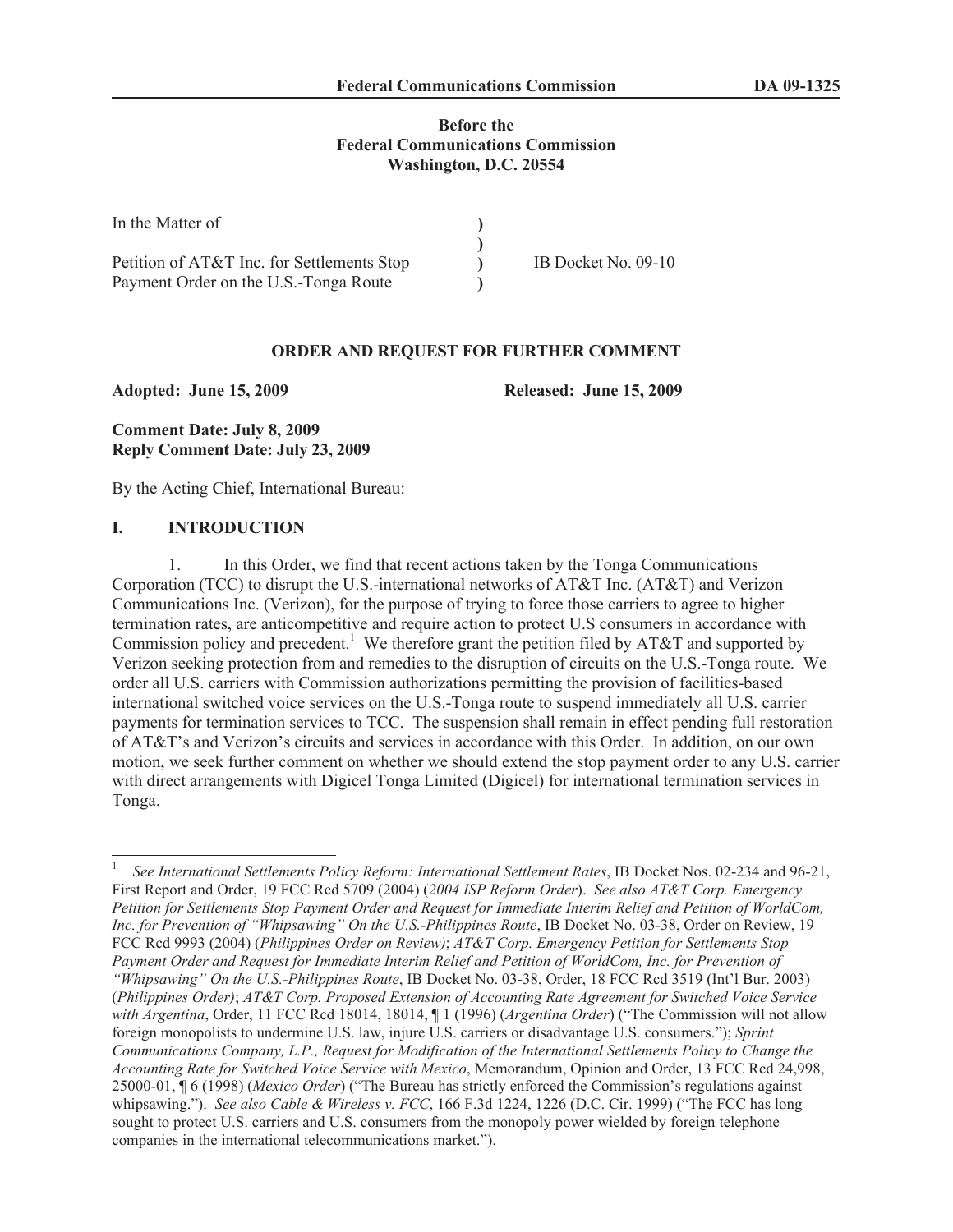### **II. BACKGROUND**

2. The Kingdom of Tonga consists of approximately 170 small islands located in the South Pacific Ocean.<sup>2</sup> In 2007, which is the most recent data available, the U.S.-Tonga route generated approximately 16.2 million minutes of traffic, which was an increase from 2.7 million minutes in 1997. $3$ According to Commission data, revenue per minute for U.S.-billed facilities-based International Message Telephone Service (IMTS) traffic (*i.e.,* the weighted average of U.S.-carrier prices for all facilities-based calls to Tonga) fell from \$2.32 per minute in 1997 to \$0.15 per minute in  $2007<sup>4</sup>$  U.S. carriers' average termination payment per minute for this traffic fell from \$1.02 per minute in 1997 to \$0.11 per minute in 2007.<sup>5</sup> Although there has been a substantial decline in consumer calling prices and termination rates on the route, the offset from the increase in the number of minutes of traffic on the U.S.-Tonga route means that payments by U.S. carriers, overall, to Tonga from 1997-2006 for termination of traffic have decreased less markedly, from \$2.7 million in 1997 to \$1.8 million in 2007.<sup>6</sup> According to information filed with the Commission, the U.S. facilities-based carriers serving the U.S.-Tonga route are: AT&T Corp., MCI International, Sprint Nextel Corporation, Bharti Airtel Limited, France Telecom Long Distance USA, LLC, IDT Corporation, IT&E Overseas, Inc., KDDI America, Inc., KPN International Network Services, Inc., New Century Infocomm Tech Co. Ltd., Primus Telecommunications, Inc., REACH Services (USA) Inc., Telecom New Zealand USA, Inc., and TeliaSonera AB.<sup>7</sup>

3. TCC, which is wholly owned by the government of Tonga, is a telecommunications carrier providing voice, data, Internet and cellular services in Tonga.<sup>8</sup> TCC provides service pursuant to a telecommunications license issued by the Tonga Communications Minister.<sup>9</sup> Another carrier, Digicel Tonga Ltd. (Digicel), is licensed to provide telecommunications service in Tonga and "operates a GSM cellular network to provide international and domestic telecommunications services, Internet access and broadcast services."<sup>10</sup>

4. For the time period of January 1, 2006 through June 30, 2008, AT&T's states that Tonga traffic was being terminated at the rate of approximately \$0.13 per minute.<sup>11</sup> In July 2008, immediately prior to the events that culminated in AT&T's petition, AT&T states that it had negotiated rates with TCC for termination services for U.S.-outbound international traffic to Tonga of approximately \$0.09 per

8 *See* TCC Opposition at 2.

 $10$  *Id.* 

<sup>2</sup> *See* TCC Opposition at 3.

<sup>3</sup> *See* 1997 Section 43.61 International Telecommunications Data (CCB 1998); 2007 International Telecommunications Data (SAND/IB rel. June 2009). The Section 43.61 International Telecommunications Data reports are available on the FCC website at http://www.fcc.gov/ib/sand/mniab/traffic/.

<sup>4</sup> *See* 1997 Section 43.61 International Telecommunications Data; 2007 International Telecommunictions Data. All monetary amounts throughout this Order are expressed in U.S. dollars.

<sup>5</sup> *See* 1997 Section 43.61 International Telecommunications Data; 2007 International Telecommunications Data.

<sup>6</sup> *See* 1997 Section 43.61 International Telecommunications Data; 2007 International Telecommunications Data.

<sup>7</sup> *See Petition for Protection from Whipsawing and Stop Settlement Payment Order on the U.S.-Tonga Route*, Public Notice, DA 09-149, IB Docket No. 09-10, (rel. Jan 29, 2009).

<sup>9</sup> *Id*.

<sup>11</sup> *See* AT&T Petition at 2.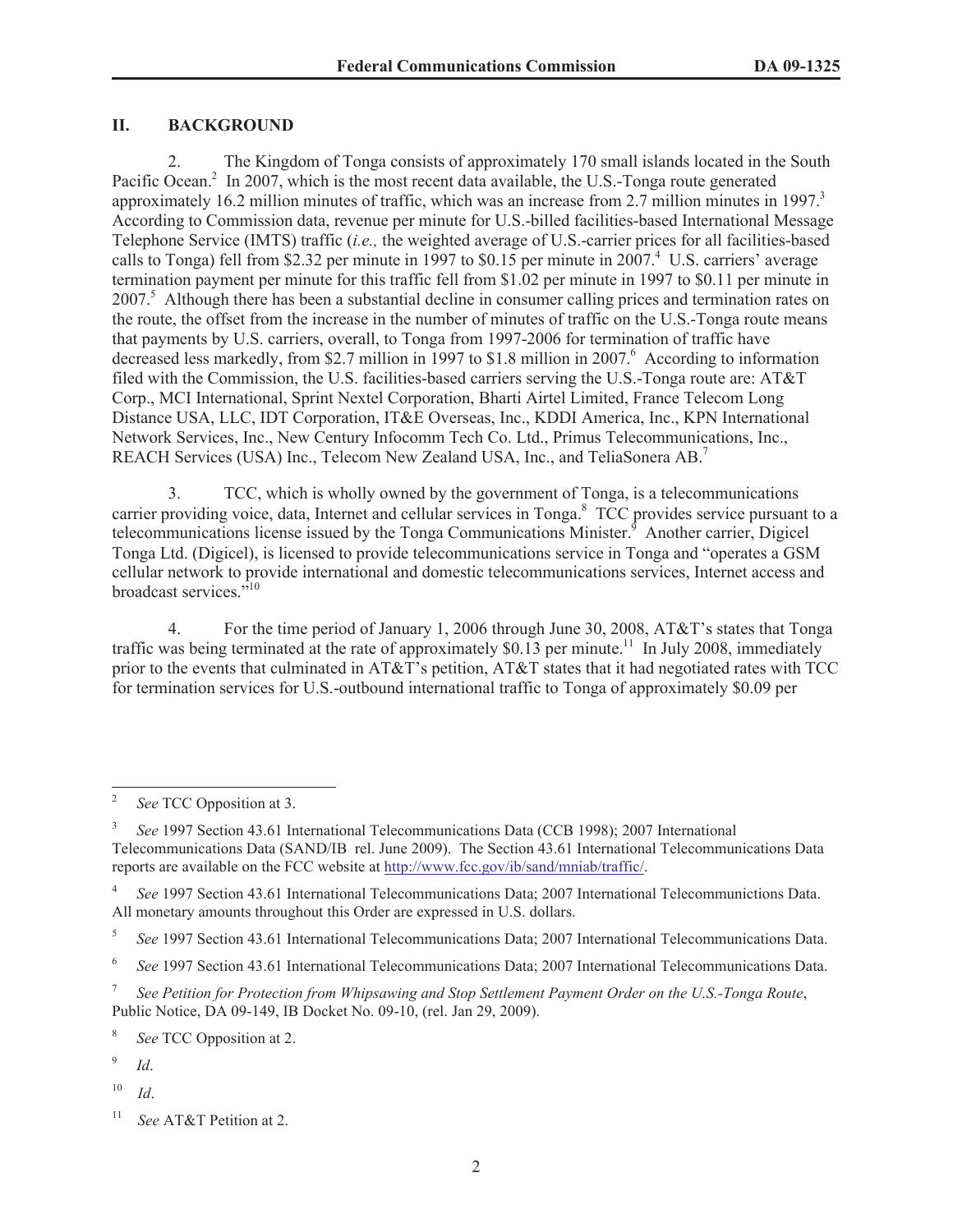minute for termination.<sup>12</sup> Also, Verizon states that, prior to September 1, 2008, it was terminating traffic with TCC well below benchmark, which was set at  $$0.19$  for the U.S.-Tonga route.<sup>13</sup>

5. On August 12, 2008, TCC notified AT&T and Verizon that termination rates for U.S.- Tonga traffic would be raised to \$0.30 per minute beginning September 1, 2008.<sup>14</sup> In its notification, TCC cited a ruling from the Tongan Department of Communication (dated August 7, 2008) that set a minimum rate for all inbound traffic into Tonga of \$0.30 per minute. According to AT&T, TCC provided no cost justification for the demanded rate increases.<sup>15</sup>

6. On September 9, 2008, Verizon wrote to TCC's managing director stating that it was unable to agree to the new rate of \$0.30 per minute.<sup>16</sup> In response, TCC argued that it was obligated to comply with the Tongan government ruling.<sup>17</sup> On November 14, 2008, TCC sent Verizon an email informing Verizon of TCC's decision to disrupt Verizon's circuits effective November 17, 2008. TCC began blocking Verizon's circuits as of that date.<sup>18</sup>

7. On October 22 and November 10, 2008, AT&T received communication from TCC that suggested the two carriers should temporarily shut down their international circuit link pending agreement on a new rate.<sup>19</sup> AT&T responded to TCC that it was unable to agree to the rate increase.<sup>20</sup> TCC then sent a letter to AT&T stating that the Tonga government ruling required an inbound settlement rate of no less than \$0.30 per minute and notifying AT&T that TCC would block AT&T's circuits November 24, 2008.<sup>21</sup> TCC began blocking AT&T's circuits early on November 24, 2008.<sup>22</sup>

8. AT&T filed its instant petition on December 3, 2008 requesting that the Commission take action to protect U.S.-international carriers from TCC's behavior on the U.S.-Tonga route.<sup>23</sup> AT&T states that TCC's actions violate the Commission's longstanding policies against coercive, anticompetitive actions against U.S. carriers intended to force agreement to rate increases.<sup>24</sup> AT&T requests that the Commission issue an order consistent with previous Commission actions and existing policy directing all

- <sup>16</sup> *See* Verizon Petition at 2.
- $17$  *Id.*
- <sup>18</sup> *Id.*

- <sup>20</sup> *Id.*
- <sup>21</sup> *Id.* at 5.
- <sup>22</sup> *Id.*
- <sup>23</sup> *Id.* at 1.
- <sup>24</sup> *Id*. at 5-8.

<sup>12</sup> *See, e.g., AT&T Petition for Protection from Whipsawing and Stop Settlement Payment Order on U.S. Tonga Route*, IB Docket No. 09-10, at 2 (filed December 3, 2008) ("Under AT&T's most recent agreement with TCC, U.S.-Tonga traffic for the period July 1, 2008 through August 31, 2008 was terminated at the rate of approximately 9 cents per minute.") (*AT&T Petition*).

<sup>&</sup>lt;sup>13</sup> *See* Verizon Comments at 1. Benchmarks establish caps on the prices that U.S. carriers can pay foreign incumbents to terminate calls. *See infra* at ¶16.

<sup>14</sup> *See* AT&T Petition at 3; Verizon Petition at 2.

<sup>15</sup> *See* AT&T Petition at 3-4.

<sup>19</sup> *See* AT&T Petition at 4.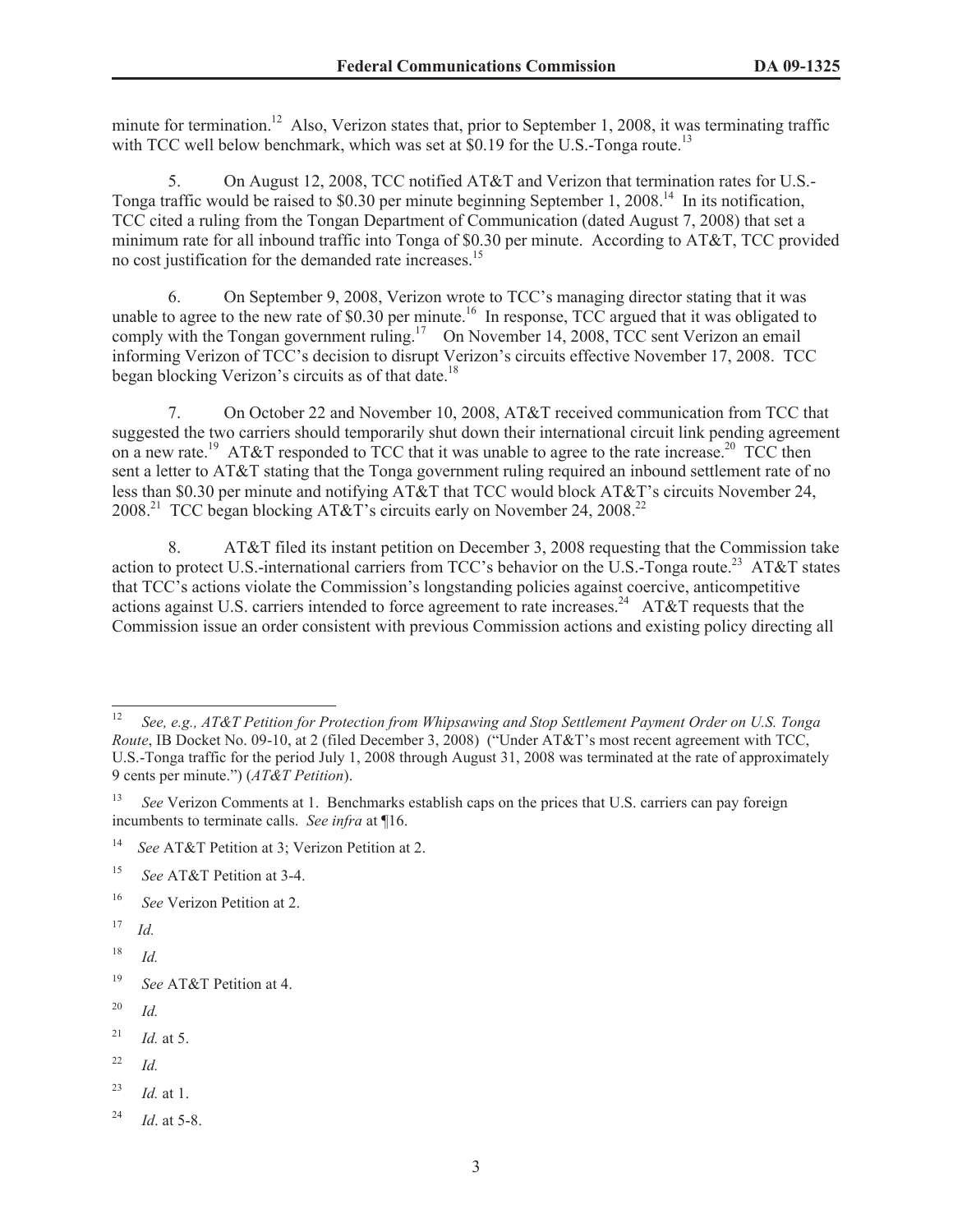U.S. carriers to stop all payments to TCC carriers for termination services pending full restoration of its circuits.<sup>25</sup>

9. On January 29, 2009, the Bureau placed the AT&T Petition on public notice.<sup>26</sup> On February 6, 2009, TCC filed for an extension of the time to file comments.<sup>27</sup> which was granted in part.<sup>28</sup> On February 19, 2009, the Bureau sent letters of inquiry to thirteen carriers requesting information concerning the U.S.-Tonga route.<sup>29</sup> TCC filed an opposition to the AT&T Petition on February 19, 2009.<sup>30</sup> Verizon filed a comment in support of AT&T's Petition.<sup>31</sup> AT&T submitted a reply to TCC's Opposition.<sup>32</sup> TCC filed a reply.<sup>33</sup> In addition, the Bureau received thirteen replies to its information request.<sup>34</sup>

10. On April 6, 2009, the Office of the U.S. Trade Representative (USTR) announced the results of its 2009 annual review of the operation and effectiveness of telecommunications trade agreements under Section 1377 of the Omnibus Trade and Competitiveness Act of 1988 (1377 Review).<sup>35</sup> With regard to Tonga, the 1377 Review notes that its "GATS commitments on basic telecommunications include the WTO Reference Paper, which contains a commitment to ensure cost-based interconnection with major suppliers."<sup>36</sup> USTR noted that Tonga "provided no information demonstrating that costs have

<sup>26</sup> *See Petition for Protection from Whipsawing and Stop Settlement Payment Order on the U.S.-Tonga Route*, Public Notice, DA 09-149, IB Docket No. 09-10, (rel. Jan 29, 2009).

<sup>27</sup> *See Petition for Protection From Whipsawing and Stop Settlement Payment Order on the U.S.-Tonga Route*, Petition for Extension of Time, IB Docket No. 09-10 (filed Feb. 6, 2009).

<sup>28</sup> *See Petition for Protection From Whipsawing and Stop Settlement Payment Order on the U.S.-Tonga Route*, Order, DA 09-206, IB Docket No. 09-10 (rel. Feb. 9, 2009).

<sup>29</sup> The Bureau sent information requests to carriers that, according to the most recent information filed with the Commission, serve the U.S.-Tonga route other than the petitioner, AT&T. Those carriers were: MCI International, Sprint Nextel Corporation, Bharti Airtel Limited, France Telecom Long Distance USA, LLC, IDT Corporation, IT&E Overseas, Inc., KDDI America, Inc., KPN International Network Services, Inc., New Century InfoComm Tech Co. Ltd., Primus Telecommunications, Inc., REACH Services (USA) Inc., Telecom New Zealand, USA, Inc., and TeliaSonera AB. The information request asked for information concerning: whether the carrier provides facilities-based service on the route; whether the carrier had direct circuits to Tonga; whether any direct circuits on the route were disrupted; and whether the carrier provided service on the route through alternative operating arrangements.

<sup>30</sup> *See* Opposition of TCC, IB Docket No. 09-10 (filed February 19, 2009) (TCC Opposition).

<sup>31</sup> *See* Comments of Verizon (filed Feb. 19, 2009) (Verizon Comments).

<sup>32</sup> *See* AT&T Reply.

<sup>33</sup> *See* TCC Reply (filed Feb. 26, 2009).

<sup>34</sup> Additionally, AT&T filed a petition requesting access, under a protective order, to information redacted from the public version of TCC's March 16, 2009 ex parte presentation. *See* Letter from James Talbot, General Attorney, AT&T, to Marlene H. Dortch, Secretary, Federal Communications Commission, IB Docket No. 09-10 (filed March 20, 2009). TCC filed a response to AT&T's request. *See* Letter from Joan M. Griffin, Counsel for TCC, to Marlene H. Dortch, Secretary, Federal Communications Commission, IB Docket No. 09-10 (filed March 26, 2009). AT&T filed a reply. *See* Letter from James Talbot, General Attorney, AT&T, to Marlene H. Dortch, Secretary, Federal Communications Commission, IB Docket No. 09-10 (filed April 2, 2009). This issue is addressed in companion Order. *See Petition for Protection from Whipsawing and Stop Settlement Payment Order on the U.S.-Tonga Route*, Order, DA 09-1326, IB Docket No. 09-10, (rel. June 15, 2009). In that Order, we deny AT&T request for a protective order.

 $\overline{25}$  *Id.* at 1, 5-8, 10.

<sup>35</sup> *See* Results of the 2009 Section 1377 Review of Telecommunications Trade Agreements (*1377 Report*).

<sup>36</sup> *See 1377 Report* at 7-8.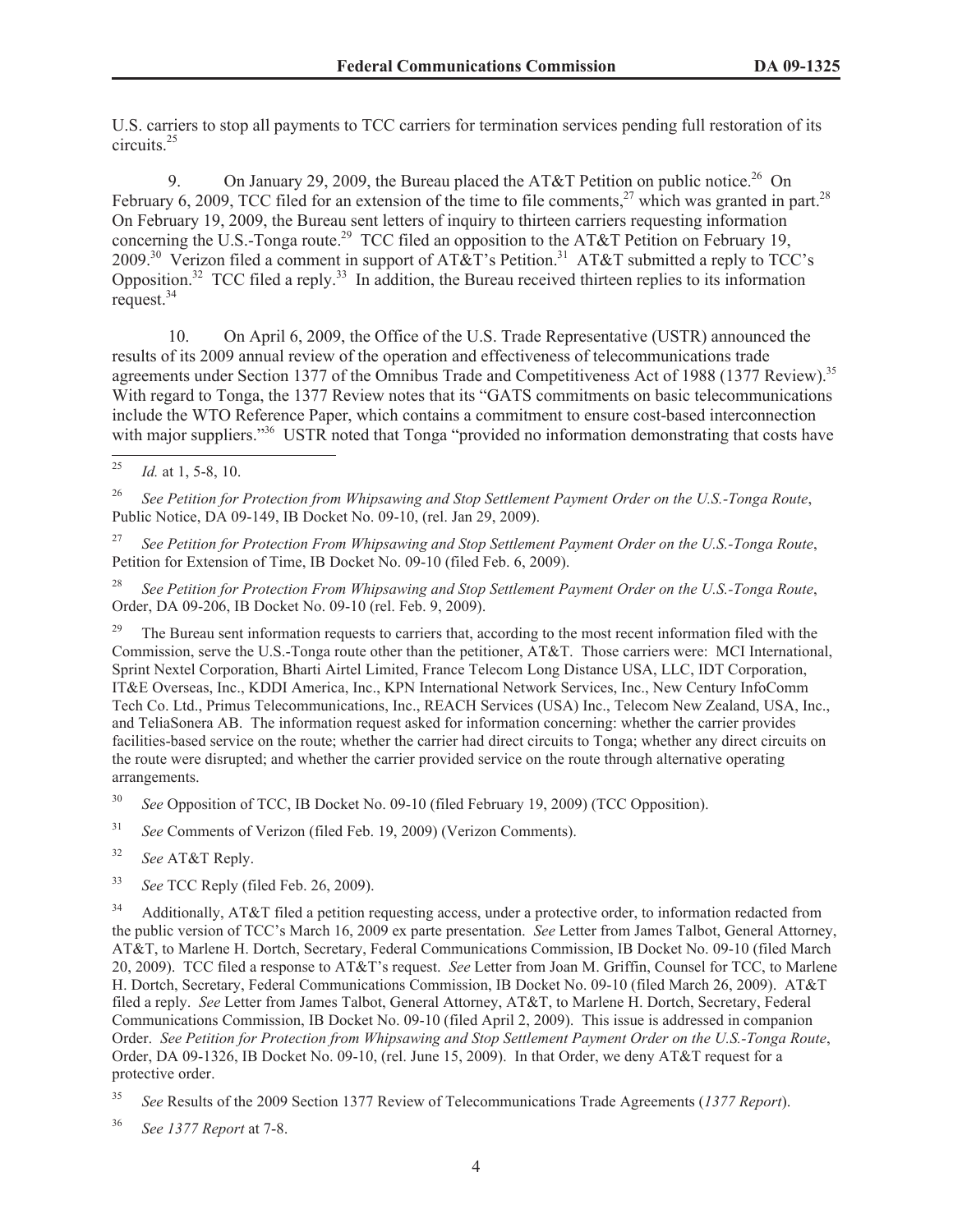increased such that a higher rate would be justified."<sup>37</sup> Furthermore, the 1377 Review noted that, "[b]y imposing a uniform termination rate of 30 cents, the Tongan government eliminated the price competition that had previously existed between TCC and Digicel. It raised the termination rate both well above the FCC's benchmark and far in excess of the rate that had prevailed in a competitive market, which provided a more accurate reflection of the costs of providing service."<sup>38</sup>

### **III. DISCUSSION**

11. We review below the process established by the Commission to consider claims of anticompetitive conduct and the indicia upon which the Commission will consider such claims, apply the indicia to the information in this record and consider whether the arguments presented by TCC overcome the rebuttable presumption established by the Commission that disruption of U.S. carrier networks by foreign carriers to achieve rate increases harms the public interest. In particular, we consider and reject TCC's argument that, because the Tonga Communications Minister required TCC to impose a rate increase, this Commission can neither find TCC's actions in disrupting U.S. carrier networks anticompetitive nor impose the stop payment order requested by AT&T. We also consider and reject other arguments posed by TCC. We grant AT&T's petition and order U.S. carriers to suspend payments to TCC for termination of traffic pending restoration of AT&T's and Verizon's circuits. In addition, we request comment on whether we should extend the stop payment order to any U.S. carrier with direct operating arrangements with Digicel, the other Tonga carrier imposing the rate increase.

# **A. Commission Policy and Process**

12. In its *2004 ISP Reform Order*, the Commission reformed its rules to remove the International Settlements Policy (ISP) from benchmark-compliant routes (the 1997 *Benchmarks Order* established caps on the prices that U.S. carriers can pay foreign incumbents to terminate calls),<sup>39</sup> giving U.S. carriers greater flexibility to negotiate lower cost arrangements with foreign carriers on international routes.<sup>40</sup> The Commission found that markets on many benchmark-compliant routes were developing competitively and that continued application of the ISP might impede further competitive progress. However, it also observed that, despite increased competition, the settlement rates on most routes continued to be above cost. Additionally, the Commission found that the potential remained for anticompetitive conduct by foreign carriers and other types of market failure. Thus, the Commission maintained several safeguards designed to protect U.S. consumers from the effects of these potential harms.

<sup>40</sup> *See, generally, 2004 ISP Reform Order*. The Commission established the ISP to prevent foreign carriers with market power from discriminating or using threats of discrimination or other anticompetitive actions, against competing U.S. carriers as a strategy to obtain pricing concessions regarding the exchange of international traffic ("whipsawing"). Specifically, the ISP requires that: (1) all U.S. carriers must be offered the same effective accounting rate and same effective date for the rate ("nondiscrimination"); (2) all U.S. carriers are entitled to a proportionate share of U.S.-inbound, or return traffic based upon their proportion of U.S.-outbound traffic ("proportionate return"); and (3) the accounting rate is divided evenly 50-50 between U.S. and foreign carriers for U.S.-inbound and outbound traffic so that inbound and outbound settlement rates are identical ("symmetrical settlement rates"). 47 C.F.R. § 43.51 (2002). *See International Settlement Policy Reform and International Settlement Rates,* IB Docket Nos. 02-324, 96-261, Notice of Proposed Rulemaking, FCC 02-285, 17 FCC Rcd 19954, 19957, ¶ 3 (2002).

<sup>37</sup> *See 1377 Report* at 8.

<sup>38</sup> *See 1377 Report* at 7, n.4.

<sup>39</sup> *In the Matter of International Settlement Rates*, IB Docket No. 96-261, Report and Order, FCC 97-280, 12 FCC Rcd 19806, 19806, ¶ 1 (1997) (*Benchmarks Order*); Report and Order on Reconsideration and Order Lifting Stay, 14 FCC Rcd 9256 (1999) (*Benchmarks Reconsideration Order*); *aff'd sub nom. Cable & Wireless P.L.C. v. FCC*, 166 F.3d 1224 (D.C. Cir. 1999).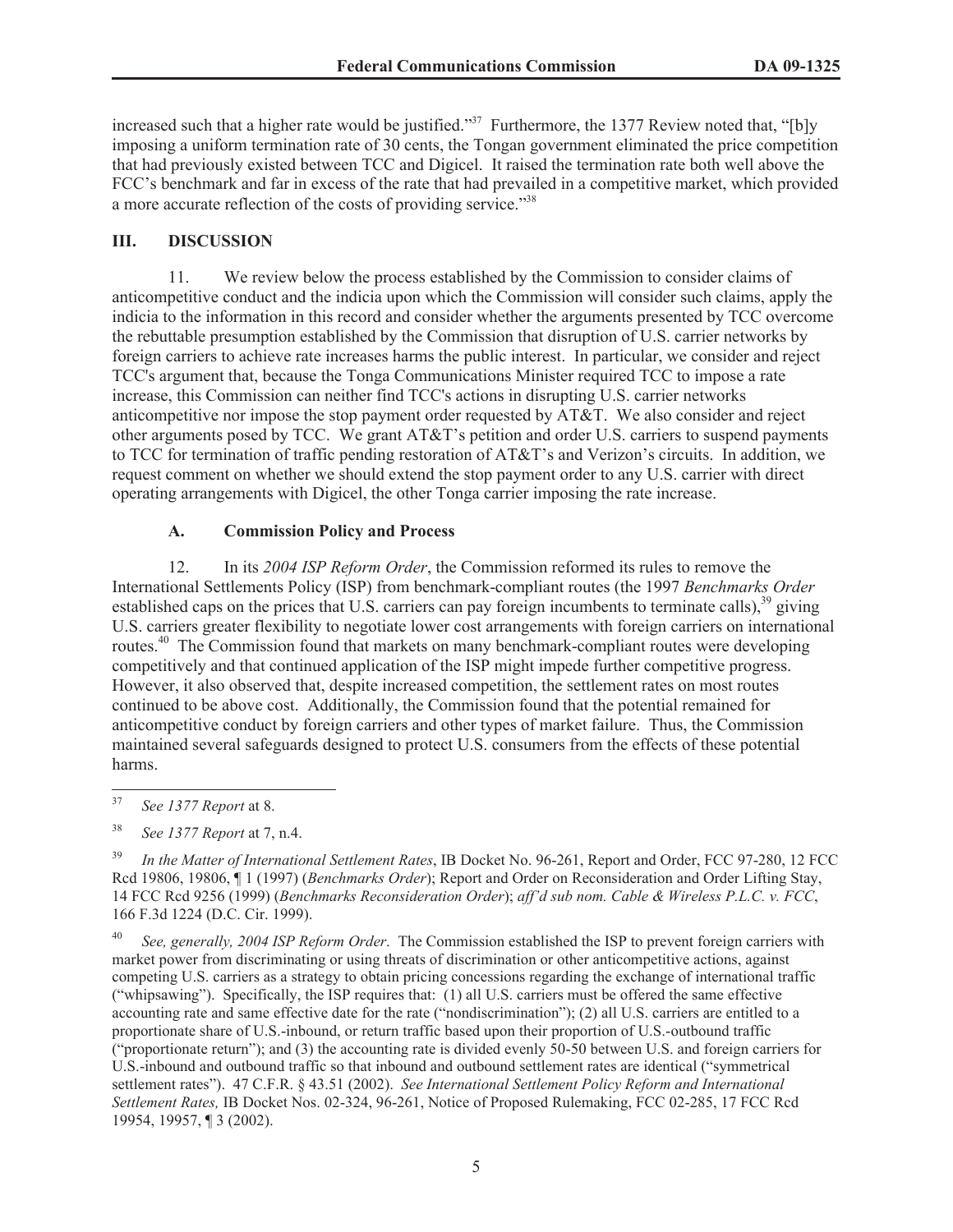13. Included among the safeguards is a process for filing petitions alleging anticompetitive harm and indicia for considering allegations of harm. In considering such allegations, the Commission noted that, "[i]n the absence of full liberalization, an independent regulator, and fully competitive markets, carriers with market power might be free to act anticompetitively, ultimately harming U.S. customers through artificially inflated costs for call termination."<sup>41</sup> The Commission stated that it "would regard certain actions as indicia of potential anticompetitive conduct by foreign carriers including, but not limited to: (1) increasing settlement rates above benchmarks; (2) establishing rate floors, even if below benchmarks, that are above previously negotiated rates; or (3) threatening or carrying out circuit disruptions in order to achieve rate increases or changes to the terms and conditions of termination agreements."<sup>42</sup>

14. In the *2004 ISP Reform Order*, the Commission found that "blockage or disruption of U.S. carrier networks by foreign carriers directly harms the public interest, leads to decreases in call quality or completion and to potential increases in calling prices."<sup>43</sup> The Commission found that "[r]esorting to such retaliatory abuse of market power against U.S. carriers, as opposed to resolving disagreements through commercial negotiations, is unlikely ever appropriate or justified in the public interest and does not benefit the provision of international services to customers in the United States or abroad."<sup>44</sup> As a result, the Commission found that, "there is a rebuttable presumption of harm to the public interest if U.S. carriers demonstrate in their petitions that they have suffered network disruptions by foreign carriers with market power in conjunction with their allegations of anticompetitive behavior, or 'whipsawing."<sup>15</sup>

### **B. Application of Indicia of Anticompetitive Behavior to the Instant Case**

15. As an initial matter, we find that all three indicia of anticompetitive conduct listed in the Commission's 2004 ISP Reform Order<sup>46</sup> are present in TCC's actions. There was: (1) a substantial increase in rates above benchmarks; (2) a rate floor was set; and (3) TCC disrupted AT&T's and Verizon's circuits when its rate demands were not met.

### **1. Substantial Rate Increase Above Benchmarks**

16. The record reflects that TCC demanded a substantial increase in termination rates from \$0.09 to \$0.30.<sup>47</sup> The new rate is more than triple the rate negotiated between AT&T and TCC in July 2008. TCC does not contest this. Further, the record reflects that the demanded rate increase is well

<sup>41</sup> *See 2004 ISP Reform Order*, 19 FCC Rcd at 5729, ¶ 40.

<sup>42</sup> *See 2004 ISP Reform Order*, 19 FCC Rcd at 5733, ¶ 51.

<sup>43</sup> *See 2004 ISP Reform Order*, 19 FCC Rcd 5731, ¶ 45. *See also* AT&T Reply at 5, n.16 (*stating* "pending the restoration of circuits, AT&T incurs significant additional costs to complete traffic to Tonga through third countries").

<sup>44</sup> *See 2004 ISP Reform Order*, 19 FCC Rcd 5731, ¶ 45.

<sup>45</sup> *See 2004 ISP Reform Order*, 19 FCC Rcd 5731, ¶ 45, n.115 (noting that "NTIA argues that automatic examination of a route has merit when a foreign government mandates a price floor that increases rates above competitively negotiated levels, regardless of whether the increase is below current benchmarks. *See* NTIA Aug. 5, 2003 *Ex Parte* Letter at 2. Consistent with NTIA's concerns, the U.S.-carrier initiated process we note in this Order, will address anticompetitive harm against U.S. competition and U.S. customers, and the rebuttable presumption of harm in the event of retaliation against U.S. carriers will expedite such findings.").

<sup>46</sup> *See 2004 ISP Reform Order,* 19 FCC Rcd at 5733, ¶ 51.

<sup>47</sup> *See, e.g*., AT&T Petition at 2-3; Verizon Comments at 1-2.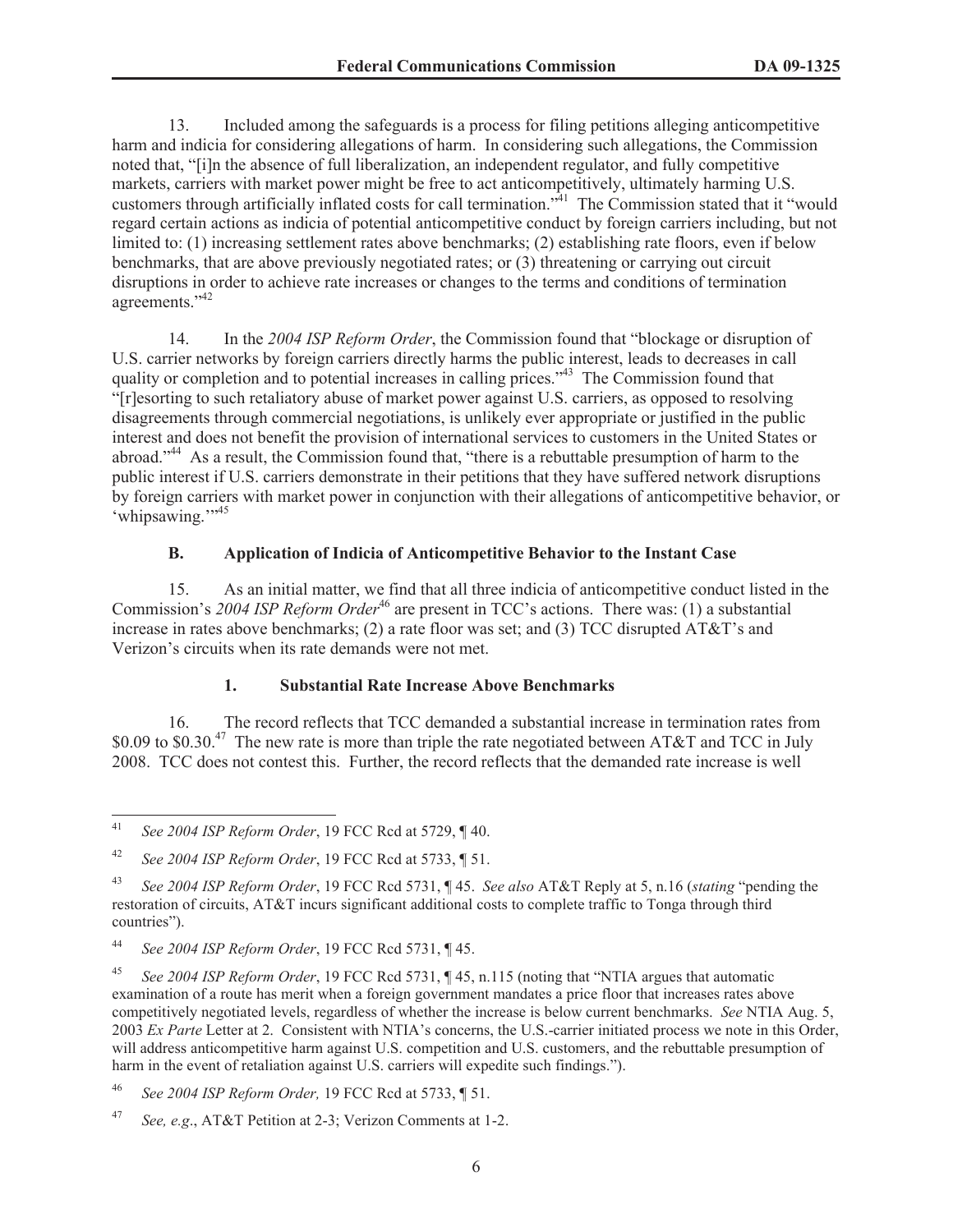above benchmarks.<sup>48</sup> The Commission established its benchmarks policy with the goal of reducing above-cost settlement rates paid by U.S. carriers to foreign carriers for the termination of international traffic, where market forces had not led to that result.<sup>49</sup> The benchmarks policy requires U.S. carriers to negotiate settlement rates at or below benchmark levels set by the Commission in its 1997 *Benchmarks*  Order.<sup>50</sup> The benchmark rate on the U.S. Tonga route is \$0.19 per minute.<sup>51</sup> The demanded \$0.30 rate is more than 50 percent higher than the Commission's benchmark rate for the U.S.-Tonga route, which TCC does not dispute. While the *Benchmarks Order* specifically allows for any carrier to make a showing that the benchmark rate does not allow recovery of a carrier's incremental cost,<sup>52</sup> we find that TCC has not provided any such showing.

### **2. Rate Floor**

17. The record reflects that the \$0.30 termination rate is the minimum settlement rate for all inbound international telephone traffic to Tonga. Consequently, the \$0.30 termination rate is a rate floor. Moreover, the \$0.30 rate floor does not permit additional commercial negotiation below that level.

### **3. Circuit Blockage**

18. The record shows that TCC disrupted circuits when their rate demands were not met.<sup>53</sup> TCC began blocking Verizon's circuits on November 17, 2008 after Verizon informed TCC that it was unable to agree to the rate increase.<sup>54</sup> TCC began blocking AT&T's circuits early on November 24, 2008 after AT&T informed TCC that it was unable to agree to the increased rate.<sup>55</sup>

# **C. TCC Arguments to Overcome Rebuttable Presumption**

19. As discussed above, "there is a rebuttable presumption of harm to the public interest if U.S. carriers demonstrate in their petitions that they have suffered network disruptions by foreign carriers with market power in conjunction with their allegations of anticompetitive behavior, or 'whipsawing."<sup>56</sup>

<sup>48</sup> *See In the Matter of International Settlement Rates*, IB Docket No. 96-261, Report and Order, FCC 97-280, 12 FCC Rcd 19806, 19806, ¶ 1 (1997) (*Benchmarks Order*); Report and Order on Reconsideration and Order Lifting Stay, 14 FCC Rcd 9256 (1999) (*Benchmarks Reconsideration Order*); *aff'd sub nom. Cable & Wireless P.L.C. v. FCC*, 166 F.3d 1224 (D.C. Cir. 1999). *See also* AT&T Reply at 2-3; Verizon Comments at 2.

<sup>49</sup> *Benchmarks Order*, 12 FCC Rcd at 19862-63, ¶ 115. The Commission concluded that the benchmark rates are necessary because the settlement rates U.S. carriers paid foreign carriers terminate U.S.-originated traffic were, in most cases, substantially above the costs foreign carriers incur to terminate that traffic. International Settlement Rates, IB Docket No. 96-261, Report and Order on Reconsideration and Order Lifting Stay, FCC 99-124, 14 FCC Rcd 9256 at 9256, ¶ 3 (1999) (*Benchmarks Reconsideration Order*).

<sup>50</sup> *Benchmarks Order*, 12 FCC Rcd at 19806, ¶ 1; *Benchmarks Reconsideration Order*, 14 FCC Rcd 9256.

<sup>51</sup> *See Benchmarks Order*, 12 FCC Rcd at 19860 and 19965-6, Appendix C.

<sup>52</sup> *Id.* at 19849-50, ¶ 88-89.

<sup>53</sup> *See, e.g*., AT&T Petition at 2-5; Verizon Comments at 1-2; TCC Opposition at 1, 3-4; AT&T Reply at 2-3.

<sup>54</sup> *See* Verizon Comments at 2.

<sup>55</sup> *See* AT&T Petition at 5.

<sup>56</sup> *See 2004 ISP Reform Order*, 19 FCC Rcd 5731, ¶ 45. TCC is: (1) the incumbent provider of fixed and mobile services in Tonga; (2) 100 percent government owned; and (3) "terminates all AT&T's traffic to both fixed and mobile numbers in Tonga." *See* AT&T Reply at 1-2; TCC Opposition at 2. TCC possesses sufficient market power on the foreign end of the U.S.-Tonga route to affect competition adversely in the U.S. international services market. *See. e.g., Rules and Policies on Foreign Participation in the U.S. Telecommunications Market,* 12 FCC Rcd 23891, 23899, 23952-3 ¶¶ 17, 144-45 (1997) (*Foreign Participation Order*); *Americatel Corporation and Telecom Italia of*  (continued....)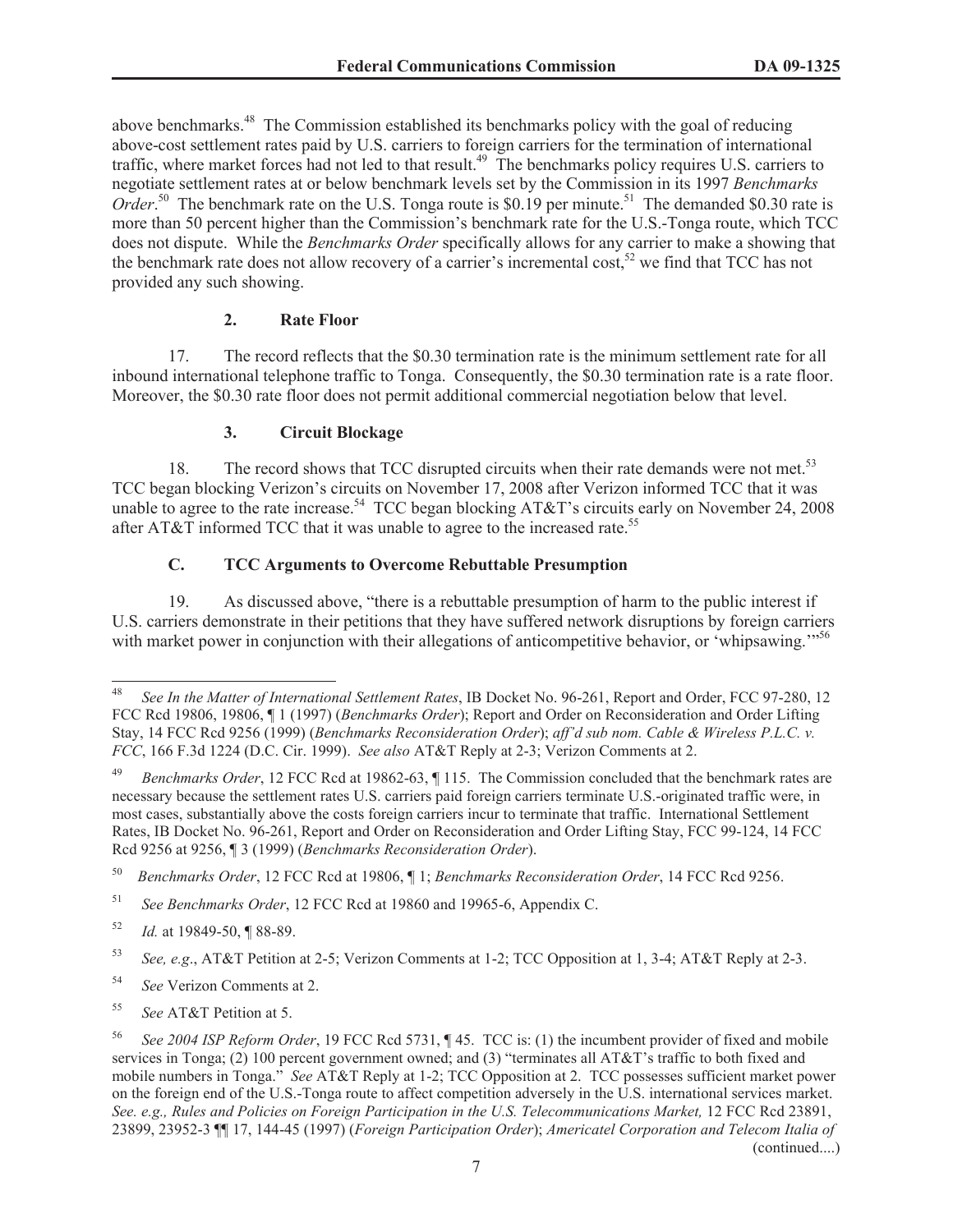We find that TCC has not presented persuasive arguments as to why its actions are not anticompetitive, and thus has not overcome the rebuttable presumption that its actions harm the U.S. public interest.

### **1. Action of the Tonga Government**

20. TCC first argues that, because it was required by the Tonga Communications Minister to increase the termination rates to \$0.30, it has not engaged in any anti-competitive conduct.<sup>57</sup> TCC states that it has no power or ability to change the termination rate mandated by the Communications Minister.<sup>58</sup> Thus, TCC argues that it was not in commercial negotiations with AT&T over the termination rate.<sup>59</sup> Rather, TCC argues it was attempting to comply with the rules and regulations imposed on it by the Communications Minister.<sup>60</sup> In addition, in view of the action of the Tonga Communications Minister, TCC argues that the Commission lacks the authority to issue a stop payment order on the U.S.-Tonga route because the increased rates are government mandated. TCC argues that the Commission, instead, must raise its concerns about the termination rates with the Tonga government.<sup>61</sup>

21. AT&T argues that Commission action is necessary to address TCC's disruption of circuits.<sup>62</sup> AT&T states that "[l]ongstanding FCC precedent supports the issuance of stop payment orders in such circumstances to prevent entities controlling the foreign end of a U.S. international route from using such control and the dynamics of the competitive U.S. marketplace to force U.S. carriers to make concessions contrary to the U.S. public interest.<sup>263</sup> AT&T argues that in Tonga, "U.S. carriers have been denied the ability to continue service unless they comply with the unreasonable terms and conditions imposed by entities controlling the foreign end of the international route."<sup>64</sup>

22. We reject TCC's contentions. First, we find that TCC's disruption of U.S. carrier circuits to enforce the rate increase was anticompetitive notwithstanding the action of the Tonga Communications Minister. The Commission has recognized the sovereign rights of countries to regulate their telecommunications, but has made it clear that it cannot agree to allow U.S. carriers to settle their traffic at just any rate imposed by entities controlling the foreign end of an international route without regard to the impact on the U.S. public interest.<sup>65</sup> Here, the effect of acquiescing to TCC's actions would be to agree to a nearly threefold increase in termination rates with no negotiation or cost justification, which

(...continued from previous page)

<sup>58</sup> *See* Letter from Joan M. Griffin, Counsel for TCC, to Marlene H. Dortch, Secretary, Federal Communications Commission, IB Docket No. 09-10, and Attachment (filed March 11, 2009).

<sup>59</sup> *See* TCC Opposition at 3-4. However, as AT&T notes, that there is no evidence that there was an order from the Tongan government to disrupt U.S. carrier circuits. *See* AT&T Reply at 7, n.22.

<sup>60</sup> *See* TCC Opposition at 3-4.

<sup>61</sup> *Id.* at 7-8.

<sup>62</sup> *See* AT&T Reply at 3-5.

<sup>63</sup> *See* AT&T Reply at 4, and n.11 (*citing to Implementation and Scope of the International Settlements Policy for Parallel International Communications Routes*, 3 FCC Rcd 1614, n.1 (1988) and *Mackay Radio & Telegraph Co.*, 2 FCC 592 (1936), *aff'd by the Commission en banc*, 4 FCC 150 (1937), *aff'd sub nom Mackay Radio & Telegraph Co. v. FCC*, 97 F.2d 641 (D.C. Cir. 1938)).

<sup>64</sup> *See* AT&T Reply at 5.

<sup>65</sup> *See Benchmarks Order*, 12 FCC Rcd 19806 at 19950 (discussing the ITU International Telecommunication Regulations (ITR) with regard to Benchmarks).

*North America, Inc., Application to Modify Regulatory Classification from Dominant to Non-Dominant on the U.S.- Argentina Route,* DA 03-4115, 2003 WL 23095477 (2003).

<sup>57</sup> *See* TCC Opposition at 3.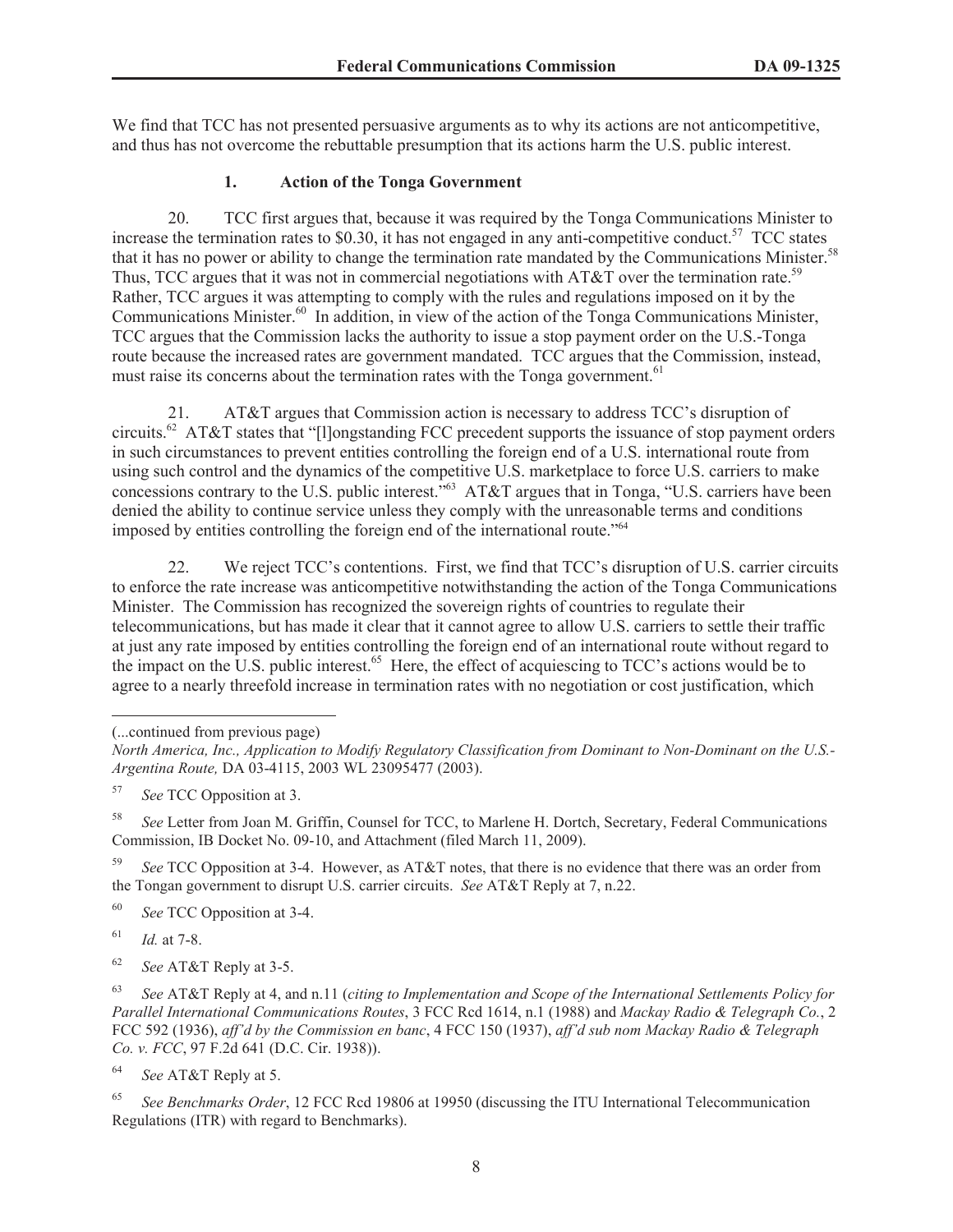could harm U.S. consumers and have negative precedential effect for other U.S.-international routes. TCC's claim that its actions were taken pursuant to a mandate from the Communications Minister makes them no less coercive or anticompetitive than they would have been if TCC acted on its own. We note that there is nothing in the record to suggest that the Communications Minister required TCC to block U.S. carrier circuits. TCC tried to force the significant rate increase by disrupting U.S. carrier circuits. As a result, AT&T and Verizon are at a competitive disadvantage to foreign carriers continuing to have direct operating agreements with TCC.

23. Second, we find that the Commission has the authority to issue the stop payment order as requested in AT&T's petition. The Commission has the authority to regulate rates U.S. carriers agree to pay foreign carriers to the extent those rates affect U.S. competition and consumers, despite the indirect effect on a foreign market.<sup>66</sup> As noted above, increasing rates above benchmarks and disrupting circuits are indicia of anticompetitive behavior.<sup>67</sup> It is well-settled that our authority over U.S.-international settlement rates and practices is not an assertion of extraterritorial regulation of foreign carriers; rather, it is a constraint over U.S. carriers to protect the public interest.<sup>68</sup> The Commission has broad authority to protect U.S. customers from harms resulting from anticompetitive behavior.<sup>69</sup> In 1997, the Commission prohibited U.S. carriers from paying inappropriately high rates to foreign companies to the detriment of U.S. consumers.<sup>70</sup> Specifically, the Commission established its benchmarks policy that requires U.S. carriers to negotiate settlement rates at or below benchmark levels set by the Commission in the *Benchmarks Order*. <sup>71</sup> The Commission has a statutory mandate to insure that U.S. consumers receive telecommunications services at reasonable rates.<sup>72</sup> As discussed below, there is no persuasive showing in the record that the \$0.30 rate is reasonable.

24. In upholding the *Benchmarks Order*, the D.C. Circuit recognized in *Cable & Wireless P.L.C. v. FCC*<sup>73</sup> that the Communications Act of 1934 (the Act) gives the Commission jurisdiction over "all interstate and foreign communication by wire or radio … which originates and/or is received within the United States…."<sup>74</sup> The Act states that Congress created the FCC "[f]or the purpose of regulating interstate *and foreign commerce in communication*."<sup>75</sup> The Act defines "foreign communication" as "communication from or to any place in the United States to or from a foreign country."<sup>76</sup> In addition to the general regulatory oversight of international communications set forth in Section 2(a), Section 201 of the Act gives the Commission authority to ensure that "all charges, practices, classifications, and regulations for and in connection with" the provision of "interstate or foreign communications by wire or radio" be "just and reasonable."<sup>77</sup> The Act also gives the Commission authority to prescribe just and

- <sup>69</sup> *See Benchmarks Order*, 12 FCC Rcd at 19817, ¶ 24.
- <sup>70</sup> *See, e.g., Benchmarks Order*, 12 FCC Rcd at 19806, ¶ 1.
- <sup>71</sup> *See Benchmarks Order*.
- <sup>72</sup> *Id.* at 19951.
- <sup>73</sup> *Cable & Wireless v. FCC*, 166 F.3d 1224 (D.C. Cir. 1999).
- $74$  47 U.S.C. § 152(a).
- <sup>75</sup> 47 U.S.C.  $\S$  151 (emphasis added).
- $76$  47 U.S.C. § 153(17).

<sup>77</sup> 47 U.S.C. § 201(a) & (b). The D.C. Circuit, in *Cable & Wireless. v. FCC*, found that accounting rates constitute a "practice" or a "charge" that is "in connection with" the provision of international communications within the meaning of Section 201. *See Cable and Wireless v. FCC*, 166 F.3d at 1231.

<sup>66</sup> *See Philippines Order*, 18 FCC Rcd at 3531-2, ¶ 15; *Cable & Wireless v. FCC*, 166 F.3d 1224 (D.C. Cir. 1999).

<sup>67</sup> *See supra* Section B.

<sup>68</sup> *Cable & Wireless v. FCC*, 166 F.3d 1224 (D.C. Cir. 1999). *See also 2004 ISP Reform Order* at ¶ 74.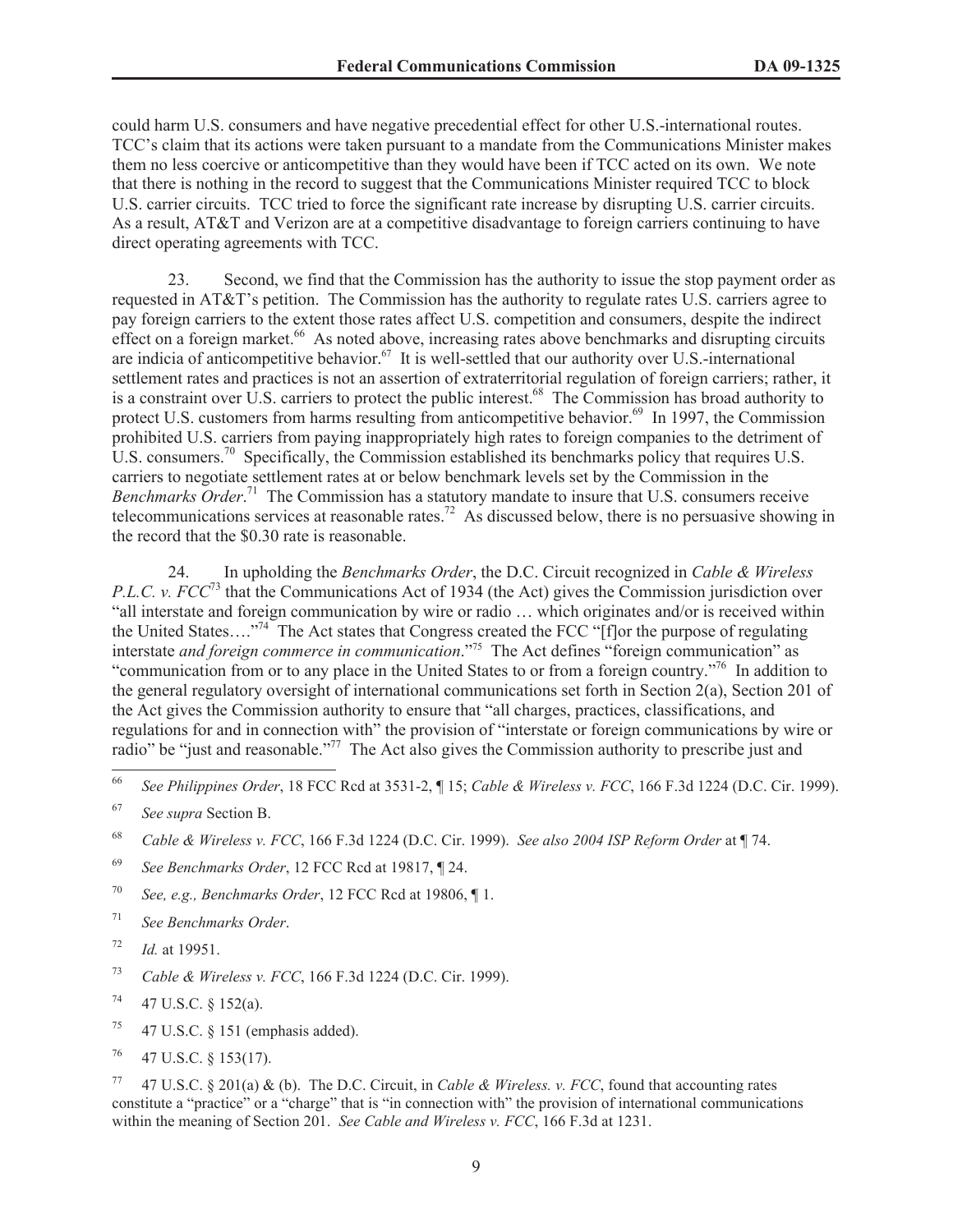reasonable charges when it finds that a charge or practice associated with a U.S. carrier providing foreign communications is unlawful.<sup>78</sup> Furthermore, Section 154(i) of the Act states that the FCC may "perform" any and all acts, make such rules and regulations, and issue such orders, not inconsistent with [the Act], as may be necessary in the execution of [the FCC's] functions."<sup>79</sup> As a result, the Commission has authority to enact and enforce regulations, including the ISP and its related safeguards, to ensure that the accounting rates paid by U.S. carriers are just and reasonable.<sup>80</sup>

25. We find that granting the stop payment order falls well within Commission authority and precedent. The Commission's broad authority to act in the public interest includes the ability to respond to carrier-initiated petitions and notifications when addressing anticompetitive harms on individual routes, which we have done in several cases.<sup>81</sup> In the *Philippines Order*, the International Bureau ordered U.S. carriers providing direct facilities-based service to the Philippines to suspend settlement payments to six Philippine carriers.<sup>82</sup> The Bureau took this action after finding that Philippines Long Distance Telephone Company (PLDT) had threatened and then followed through on that threat to block U.S. carriers' circuits in order to force a rate increase on U.S. carriers, even though the new rates in that case were below benchmarks.<sup>83</sup> The Bureau further found that the five other Philippine carriers, together with PLDT, "whipsawed" U.S. carriers into a rate increase.<sup>84</sup> In the *Philippines Order on Review*, the Commission affirmed the Bureau's action in ordering a suspension of payments for termination services on the U.S.- Philippines route.<sup>85</sup> In the *Argentina Order*, the Bureau ordered U.S. carriers providing direct facilitiesbased service to Argentina in correspondence with the Argentine carrier, Telinstar, to suspend settlement payments to Telinstar. The Bureau took this action upon finding that Telinstar had engaged in discriminatory and retaliatory behavior against AT&T that constituted "whipsawing" and violated the Commission's ISP. That behavior involved blocking AT&T circuits to Argentina and disabling AT&T's

 $^{79}$  47 U.S.C. § 154(i).

<sup>80</sup> *See id*. S*ee also Regulation of International Accounting Rates*, Order on Reconsideration, 7 FCC Rcd 8049, 8052 n.18 (1992)(stating that the Commission may enforce the ISP requirements using whatever mechanisms that are within the Commission's authority to ensure nondiscriminatory accounting rate arrangements).

<sup>81</sup> *See, e.g., Argentina Order,* 11 FCC Rcd 18014, 18014, ¶ 1 ("The Commission will not allow foreign monopolists to undermine U.S. law, injure U.S. carriers or disadvantage U.S. consumers."); *Mexico Order*, 13 FCC Rcd 24998 at 25000-01,  $\parallel$  6 ("The Bureau has strictly enforced the Commission's regulations against whipsawing."). *See also Cable & Wireless v. FCC*, 166 F.3d 1224, 1226 (D.C. Cir. 1999) ("The FCC has long sought to protect U.S. carriers and U.S. consumers from the monopoly power wielded by foreign telephone companies in the international telecommunications market."). *See also Philippines Order*, 18 FCC Rcd at 3525-27, ¶ 10. *See*, *e.g.*, *AT&T Corp., MCI Telecommunications Corp., Sprint, LDDS, WorldCom, Petitions for Waiver of the International Settlements Policy to Change the Accounting Rate for Switched Voice Service with Peru Re: Applications on Review*, Order on Review, FCC 99-89, 14 FCC Rcd 8318 (1999); *Petition of AT&T Corp for Approval of a Waiver of the International Settlements Policy Regarding Arrangements for Service between the United States and Venezuela*, Report and Order, DA 00-1255, 15 FCC Rcd 9684 (Int'l Bur. 2000); *Sprint Communications Company L.P., Petition for Waiver of the International Settlements Policy to change the Accounting Rate for Switched Voice Service with Chile (Bell South)*, Order, DA 01-2120, 16 FCC Rcd 16387 (Int'l Bur. 2001); *GTE Hawaiian Tel International Inc., Petition for Waiver of the International Settlements Policy to change the Accounting Rate for Switched Voice Service with Vietnam*, Order, DA 01-713, 15 FCC Rcd 6838 (Int'l Bur. 2001).

<sup>82</sup> *See Philippines Order*, 18 FCC Rcd 3519.

<sup>83</sup> *Id.* at 3527-8, ¶ 11.

<sup>84</sup> *Id*. at 3528, 3523, ¶¶ 12 & 17. *See also* Memorandum Order, Republic of the Philippines, Department of Transportation and Communications, National Telecommunications Commission (March 12, 2003).

<sup>85</sup> *See Philippines Order on Review*, 19 FCC Rcd 9993.

<sup>78</sup> 47 U.S.C. § 205.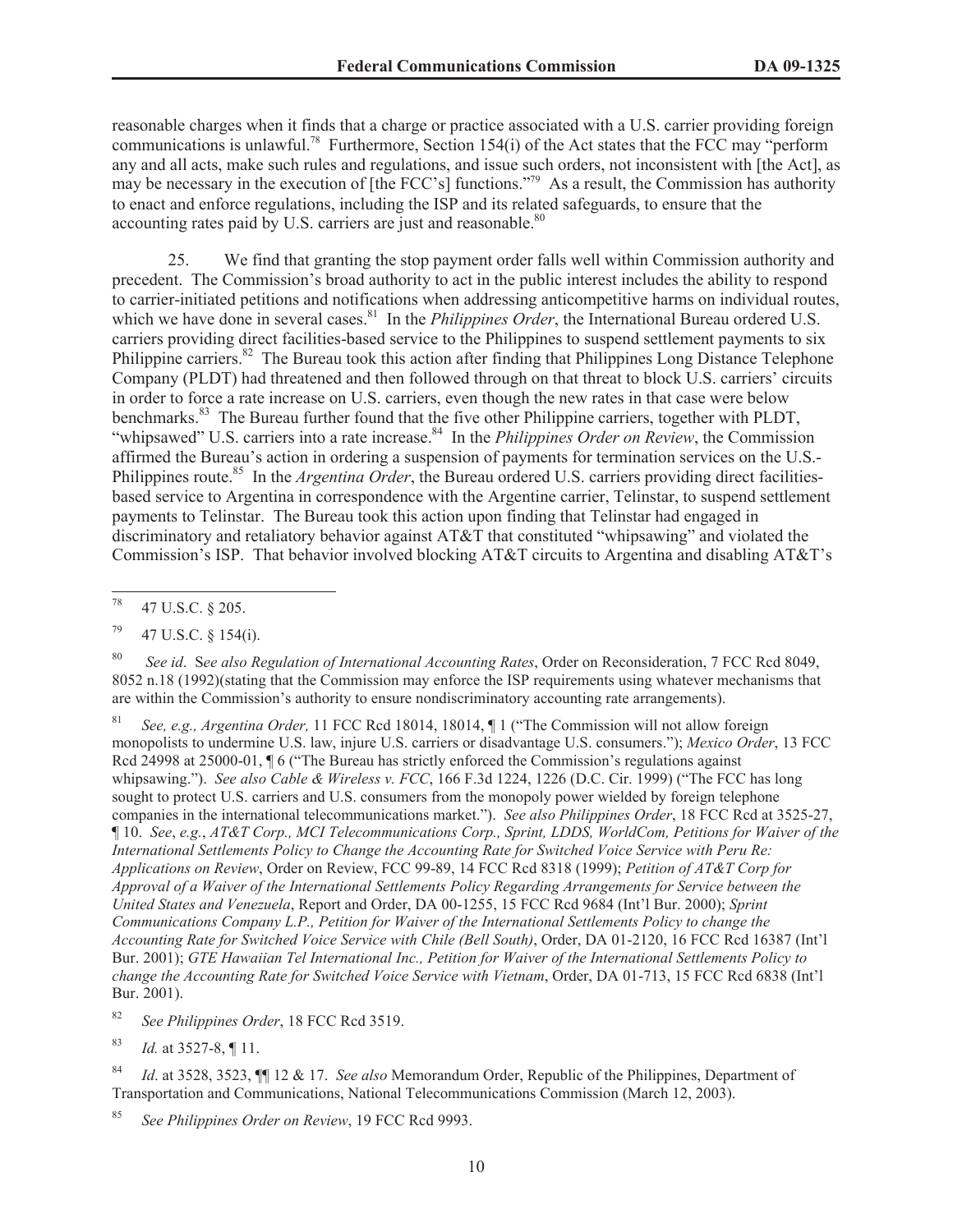USADirect service to Argentina in retaliation for AT&T's efforts to negotiate lower accounting rates consistent with Commission policy goals and direction to U.S. carriers.<sup>8</sup>

26. Finally, we do agree with TCC in one important respect – that the respective governments should consult and work toward an ultimate resolution of this matter. Government-togovernment communication played a role in facilitating resolution in similar instances in the past. But, government-to-government communications in those cases were preceded and facilitated by Commission action to address its responsibilities to safeguard competition in the U.S. international telecommunications market. In this case, we believe that our action today is timely, appropriate and necessary.

27. USTR has informed the Commission that it has sent two letters to the Government of Tonga since the termination rate was increased.<sup>87</sup> In the first, dated September 29, 2008, USTR asked the Government of Tonga, *inter alia*, to explain how the increased rate is consistent with Tonga's commitments under World Trade Organization agreements to ensure cost-based interconnection with major suppliers (such as TCC). In the second, dated May 5, 2009, USTR asked, *inter alia*, for further information regarding the process used to determine the new rate and also requested information supporting the Government of Tonga's determination that a \$0.30 per minute termination rate was necessary to cover the costs of Tongan operators. USTR has not yet received complete responses to the questions it has posed, in particular, information about the methodology for determining the reasonableness of the \$0.30 per minute rate.

### **2. Conflicting Foreign Law**

28. TCC argues that the Commission does not have the authority to prescribe rates that would create a conflict with the laws of a foreign country.<sup>88</sup> Specifically, TCC contends that courts have refused to construe U.S. laws in a way that would bring them in conflict with foreign laws.<sup>89</sup> TCC cites the D.C. Circuit court's opinion in *Cable & Wireless* as support for its position. TCC argues that, in that case, the D.C. Circuit Court declined to uphold the Commission's authority to impose benchmarks in the situation

<sup>86</sup> *See Argentina Order*, 11 FCC Rcd at 18016-18017. *See also Argentina Order on Review*.

<sup>87</sup> *See* Letter from Barbara Weisel, Assistant U.S. Trade Representative For Southeast Asia and the Pacific, to His Excellency Dr. Feleti Sevele, Prime Minister, Minister for Communications, Kingdom of Tonga (dated September 29, 2008); Letter from Christine Bliss, Assistant U.S. Trade Representative, Services and Investment, to Mr. Busby Kautoke, Chief Secretary, Prime Minister's Office, Kingdom of Tonga (dated May 5, 2009).

<sup>88</sup> *See* TCC Opposition at 8.

See TCC Opposition at 7-8 (*citing Ali v. Ashcroft*, 346 F.3d 873, 885 (9<sup>th</sup> Cir. 2003) (finding that the district court "relied on the principle of construing the statute in a manner that avoids violating international law merely as further support for the construction it adopted"); *Amerada Hess Shipping Corp. v. Argentine Republic*, 830 F.2d 421,  $426$  ( $2<sup>nd</sup>$  Cir. 1987) (concluding that the FSIA does not preempt the jurisdiction grant of the Alien Tort Statute since Congress did not express a clear intent to contradict the immunity rules of international law and left the Alien Tort Statute in force); *CFTC v. Nahas*, 738 F.2d 487, 493 (D.C. Cir. 1984) (discussing "canon of statutory construction that requires courts, wherever possible, to construe federal statutes to ensure their application will not violate international law"). We note that all three cases relied upon by TCC are cited for the proposition that there is a canon of statutory construction that domestic U.S. statutes must be construed, where possible, to ensure that their application will not violate international law. However, TCC's fundamental argument here does not concern possible violation of an international law by the Commission by any action it may take. Rather, TCC's argument relates to the possible application of a U.S. domestic law or policy that may affect a domestic law or policy of a foreign government. Hence, the three cases relied upon and cited by TCC are inapposite to its argument. If, however, TCC intended to raise in its argument the principle of international comity, whereby one country may generally be expected to recognize the laws and interests of another country, then the facts, statutes and cases discussed herein support the action in this order and it is otherwise consistent with the law on international comity.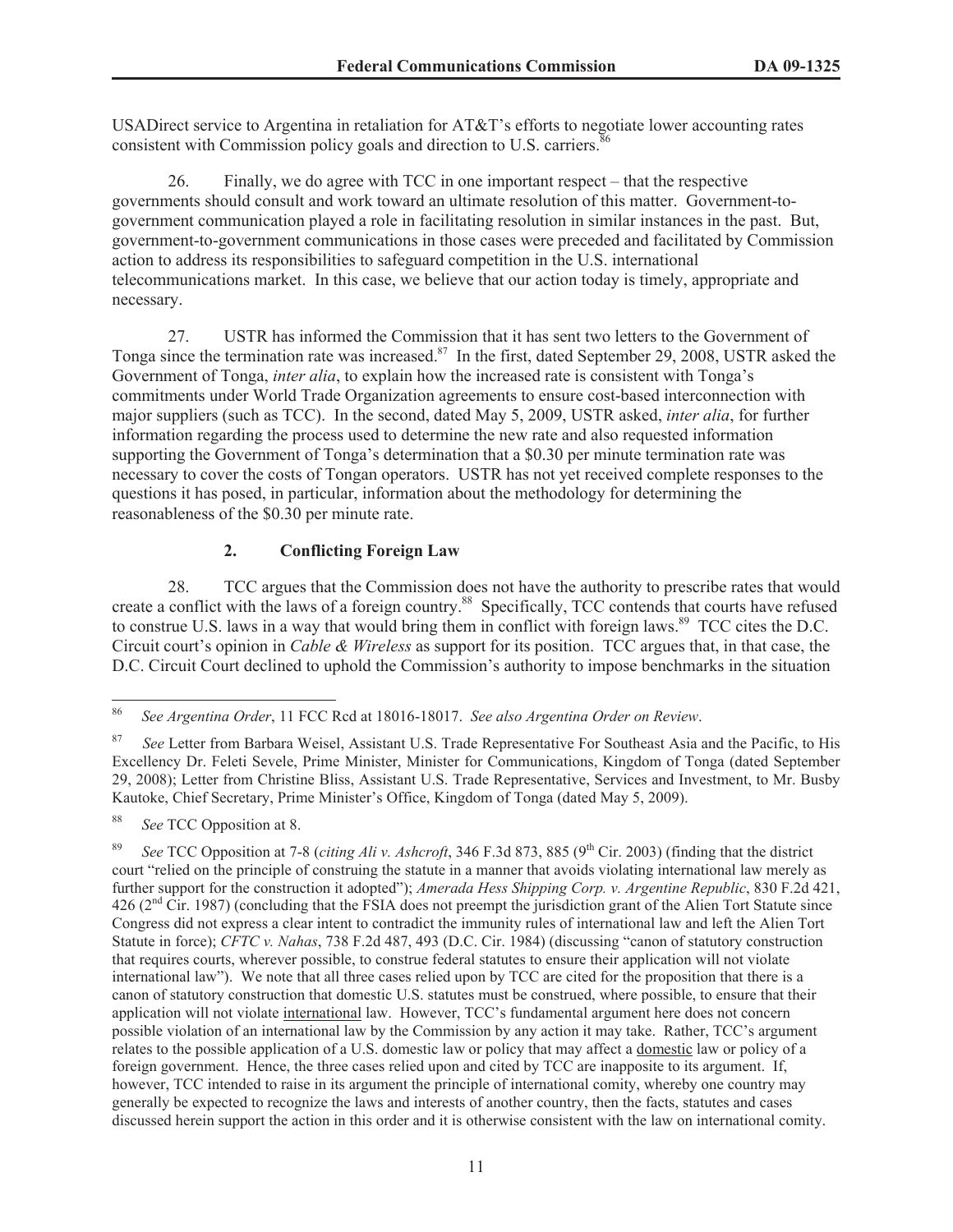where a foreign carrier's government sets minimum settlement rates that exceed the benchmarks set by the FCC $^{90}$ 

29. In response to TCC's argument that the Commission does not have authority to prescribe termination rates paid by U.S. carriers where such rates conflict with foreign country law, AT&T argues that there is "no such limitation on Commission authority to establish the termination rates paid by U.S. carriers."<sup>91</sup> Moreover, as AT&T notes, there is a longstanding exception to the doctrine of international comity as applied by U.S. courts, "that no nation is required to enforce 'foreign interests that are fundamentally prejudicial to those of the domestic forum."<sup>92</sup>

30. We find that the Commission is not precluded from issuing the stop payment order requested by AT&T in the instant case. The stop payment order that AT&T requests is expressly designed to regulate the actions of U.S. carriers, not TCC. A stop payment order requires U.S. carriers to take a unified bargaining position, preventing each carrier from acting in its own self interest. This removes the opportunity for TCC to establish direct operating arrangements with other U.S. carriers in order to play one off against the other in an effort to get the demanded higher rate.<sup>93</sup> We seek to serve the public interest by preventing such a situation, where other U.S. carriers that compete with AT&T and Verizon enter into a direct operating agreement with TCC for the demanded higher rate, thereby harming U.S. consumers and diluting U.S. carrier's bargaining power to avoid paying significantly increased rates that are not cost-based.

31. As TCC points out, AT&T is not subject to conflicting laws and regulations. TCC states that, "if AT&T cannot accept the Communications Minister's order regarding termination rates in Tonga, then AT&T should terminate its direct relations with the Tonga carriers, free itself from the mandates of the Communications Minister, and terminate its traffic in Tonga through other means."<sup>94</sup> Similarly, TCC states it has the right to decline to accept telephone calls from the U.S. and be free of the Commission entirely.<sup>95</sup> Indeed, this scenario already has occurred. Thus, neither carrier is subject to conflicting laws or regulations. AT&T and other U.S. carriers are subject to Commission rules; TCC is not.

32. Furthermore, in the *Callback Order*, <sup>96</sup> the Commission found that, "foreign governments may not, simply by enacting domestic legal, regulatory, or procedural measures, require the United States

<sup>92</sup> *See* AT&T Reply at 6, and n.18 (*citing Laker Airways, Ltd. v. Sabena, Belgian World Airlines*, 731 F. 2d 909, 937 (D.C. Cir. 1984) ("[F]rom the earliest times, authorities have recognized that the obligation of comity expires when the strong public policies of the forum are vitiated by the foreign act."); *Treco v. Teco & Hamilton*, 240 F.3d 148, 157 (2d Cir. 2000) ("It is implicit in the concept that deference should be withheld where appropriate to avoid the violation of the laws, public policies, or rights of the citizens of the United States."); Philippines, v. Westinghouse Elec. Corp. 43 F. 3d 65, 75 (3d Cir. 1994) (comity "must yield to domestic policy" and "cannot compel a domestic court to uphold foreign interests at the expense of public policies of the forum state")).

<sup>93</sup> *See Cable & Wireless v. FCC*, 166 F.3d at 1229-30.

<sup>94</sup> *See* TCC Opposition at 9.

<sup>95</sup> *See* TCC Opposition at 9 (*citing Cable & Wireless plc. v. FCC*, No. 97-1612, Brief for Respondents at 27 (May 6, 1998).

<sup>96</sup> *See Enforcement of Other Nations' Prohibitions Against the Uncompleted Call Signaling Configuration of International Call-Back Service*, IB Docket No. 02-18, RM-9249, Order, 18 FCC Rcd 6077 (2003) (eliminating the comity-based prohibitions on call-back and the policy on call-back services that allows a foreign government or entity to make use of the enforcement mechanisms of the Commission to enforce foreign government prohibitions against U.S. carriers from offering uncompleted call-signaling abroad.) (*Callback Order*).

<sup>90</sup> *See* TCC Opposition at 8.

<sup>91</sup> *See* AT&T Reply at 6.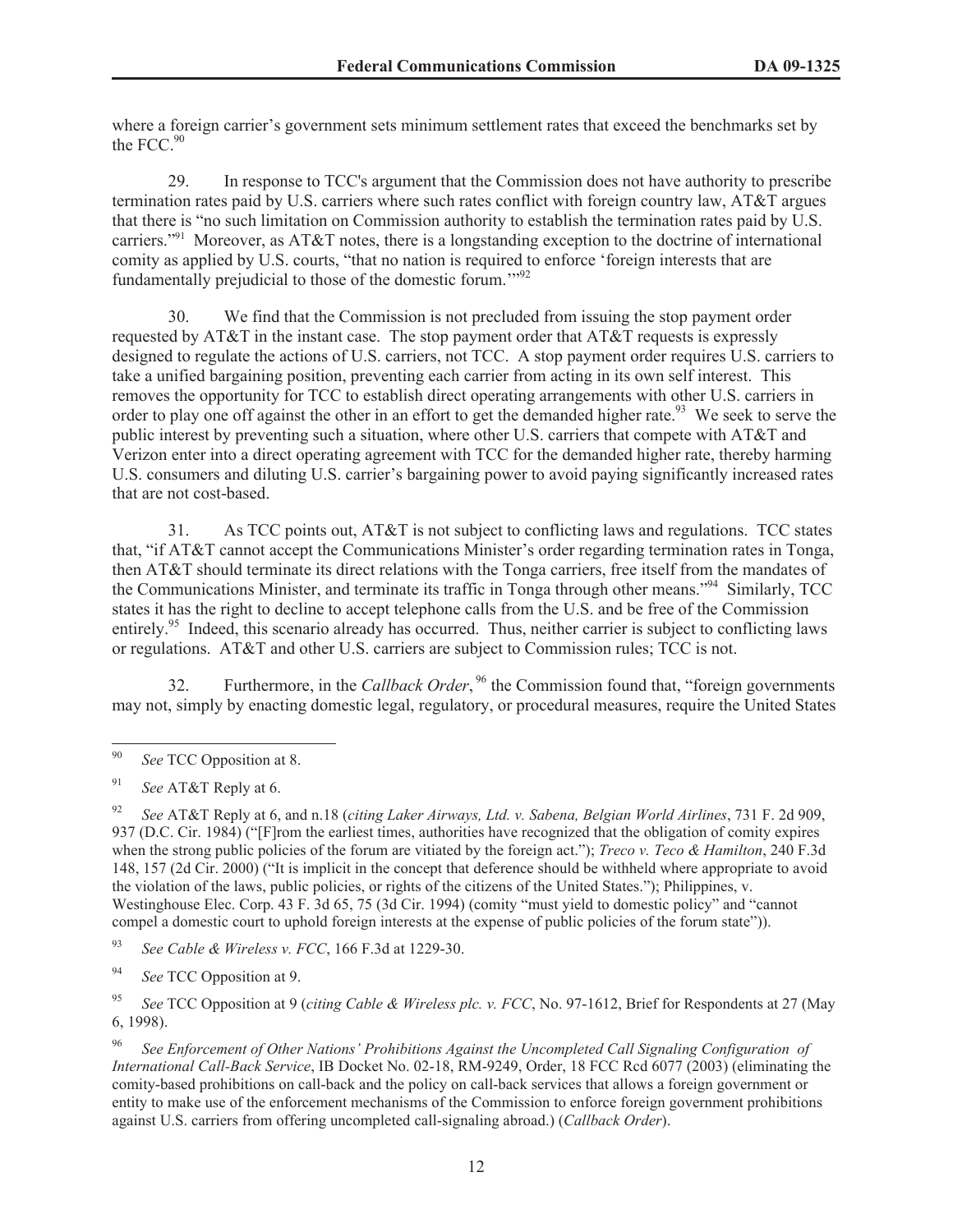to implement such measures as a matter of international law. "<sup>97</sup> Similar to the Commission's decision regarding callback, here we find that the benefits of supporting clear and consistent policies that promote competition and cost-based rates for international services are in the public interest and as such outweigh acquiescence to actions by the Tonga Communications Ministry that are inconsistent with those policies.

33. Finally, we reject TCC's contention that the *Cable & Wireless* decision supports its argument that the Commission does not have authority to issue a stop payment order. Indeed, the D.C. Circuit did not reach the issue of the Commission's authority to enforce benchmarks where a foreign carrier's government set a minimum settlement rate above the established benchmark because "no foreign carrier in this litigation has complained that it actually faced such a predicament."<sup>98</sup> Furthermore, the court noted that, "during the [benchmarks] rulemaking process, both the U.S. Department of State and the U.S. Trade Representative filed comments supporting the Order."<sup>99</sup> In the instant case, as noted above, the U.S. Trade Representative's 1377 Review found that, "[b]y imposing a uniform termination rate of 30 cents, the Tongan government eliminated the price competition that had previously existed between TCC and Digicel."<sup>100</sup> The 1377 Review further found that the Tongan government "raised the termination rate both well above the FCC's benchmark and far in excess of the rate that had prevailed in a competitive market, which provided a more accurate reflection of the costs of providing service."<sup>101</sup>

### **3. Reasonableness of Rate Increase**

34. TCC makes a generalized argument that the newly imposed \$0.30 rate is not unreasonably high. TCC argues that "[c]arriers in developing countries such as Tonga have higher costs due to many factors, including adverse terrain and climatic conditions, smaller and less dense populations, less efficient and lower density network configurations, higher equipment purchase, installation and maintenance costs, and fewer economies of scale/scope."<sup>102</sup> TCC argues that "Tonga's inbound termination rate of \$0.30/minute is among the lowest rates charged by Pacific island countries."<sup>103</sup> Tonga references several inbound termination rates in other countries without attributing the source information.<sup>104</sup>

35. Data available to the Commission, however, suggests that Tonga's inbound termination rate of \$0.30 per minute is not among the lowest rates charged by Pacific Island countries. Indeed, even excluding Australia, New Zealand and the U.S. territories, data for 2007 filed with the Commission pursuant to Section 43.61 of the Commission's Rules show that several Pacific Island countries have much lower inbound termination rates: Fiji (\$0.18); French Polynesia (\$0.15); Marshall Islands (\$0.18);

<sup>102</sup> *See* TCC Opposition at 6.

<sup>103</sup> *Id.*

<sup>104</sup> TCC claims that "the inbound termination rates in Western Samoa is US\$0.365/minute; Niue, US\$0.545/minute; Papua New Guinea, US\$0.66/minute; and Wallis & Futuna, US\$1.5984/minute." *See* TCC Opposition at 6, n.11.

<sup>97</sup> *See Id.* at 6082, ¶ 13.

<sup>98</sup> *See Cable & Wireless v. FCC*, 166 F.3d, 1230.

<sup>99</sup> *Id.*

<sup>100</sup> *See 1377 Report* at 7, n.4.

<sup>101</sup> *Id. See also* Letter from Barbara Weisel, Assistant U.S. Trade Representative For Southeast Asia and the Pacific, to His Excellency Dr. Feleti Sevele, Prime Minister, Minister for Communications, Kingdom of Tonga (dated September 29, 2008); Letter from Christine Bliss, Assistant U.S. Trade Representative, Services and Investment, to Mr. Busby Kautoke, Chief Secretary, Prime Minister's Office, Kingdom of Tonga (dated May 5, 2009).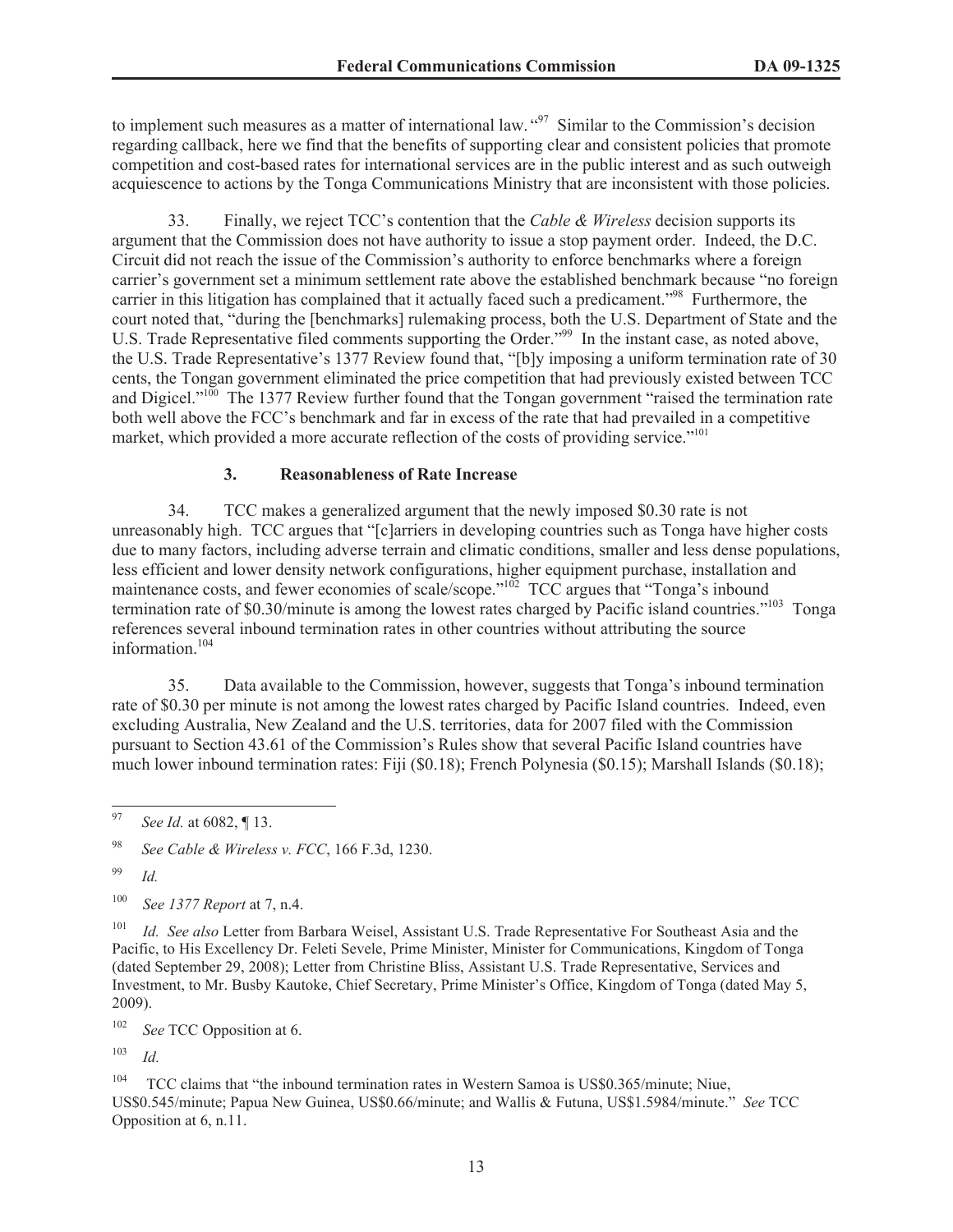and Federated States of Micronesia (\$0.16).<sup>105</sup> More recent Arbinet data, to which the Commission subscribes, confirm that termination rates to these countries currently are at approximately these levels.<sup>106</sup>

36. Further, in its response to TCC's argument that its rate increases are reasonable, AT&T submitted a cost study that brings into question whether TCC's significantly increased rate is costbased.<sup>107</sup> AT&T conducted a cost study that concluded that the total cost of terminating U.S. calls in Tonga is in the range of \$0.085 to \$0.17 per minute.<sup>108</sup> AT&T argues that the data sources and assumptions used in its study were conservative and that TCC's actual termination costs are likely at or below the low end of the range given.<sup>109</sup> After evaluating AT&T's method of estimation and checking the source data that AT&T used to estimate the domestic termination component of Tonga's international settlement costs, it appears that AT&T's method of estimation is reasonable and that AT&T identified and used the correct source data.

37. The Commission has a statutory mandate to insure that U.S. consumers receive telecommunications services at reasonable rates.<sup>110</sup> We do not find TCC's argument that the new rate is reasonable to be persuasive. While we do not compel any foreign carrier to provide cost data, we provide an opportunity to seek revision of a settlement rate benchmark with which U.S. carriers are to adhere by providing cost data.<sup>111</sup> TCC has not provided such cost data here and we are not convinced by its generalized argument. We also note that TCC did not provide cost data to refute the AT&T study.

### **4. High-Cost Numbering Plan Areas**

38. TCC points out that AT&T's rate for terminating traffic into high-cost Numbering Plan Areas (NPAs) in the United States is greater than the benchmark rate of \$0.19 per minute.<sup>112</sup> TCC argues that the fact that AT&T charges TCC above benchmark rates for delivery of traffic to certain parts of the United States is evidence that the \$0.30 rate is reasonable.

39. AT&T argues that because termination rates to the U.S. are so low, it has included in its agreement with TCC "higher termination rates for high access charge areas to prevent any adverse impact if TCC should send large amounts of traffic to these areas, such as by re-originating calls from third countries."<sup>113</sup> AT&T notes that its termination rates to high access charge areas "have had no effect on

<sup>109</sup> *Id.* at 12-13 and Attachment 1.

 $^{105}$  47 C.F.R. § 43.61.

<sup>&</sup>lt;sup>106</sup> Arbinet is a company that administers an electronic exchange in which member carriers can buy and sell international termination services anonymously in real-time. *See* http://www.arbinet.com/. According to its website, "Arbinet operates the world's largest electronic marketplace for communications trading. Arbinet's online trading platform enables 908 fixed and mobile service providers to buy, sell, deliver and settle 12+ billion minutes per year."

<sup>107</sup> *See* AT&T Reply at 12-13 and Attachment 1.

<sup>108</sup> *Id.* at 12.

<sup>110</sup> *See Benchmarks Order*, 12 FCC Rcd at 19951.

<sup>&</sup>lt;sup>111</sup> *Id.* at 1842-3,  $\P$  74 (stating that "[w]e emphasize that any carrier may ask us to reconsider, in a specific case, the benchmarks on the grounds that they do not permit the carrier to recover the incremental costs of providing international termination service.").

<sup>112</sup> *See* TCC Opposition at 6-7.

<sup>113</sup> *See* AT&T Reply at 13-14.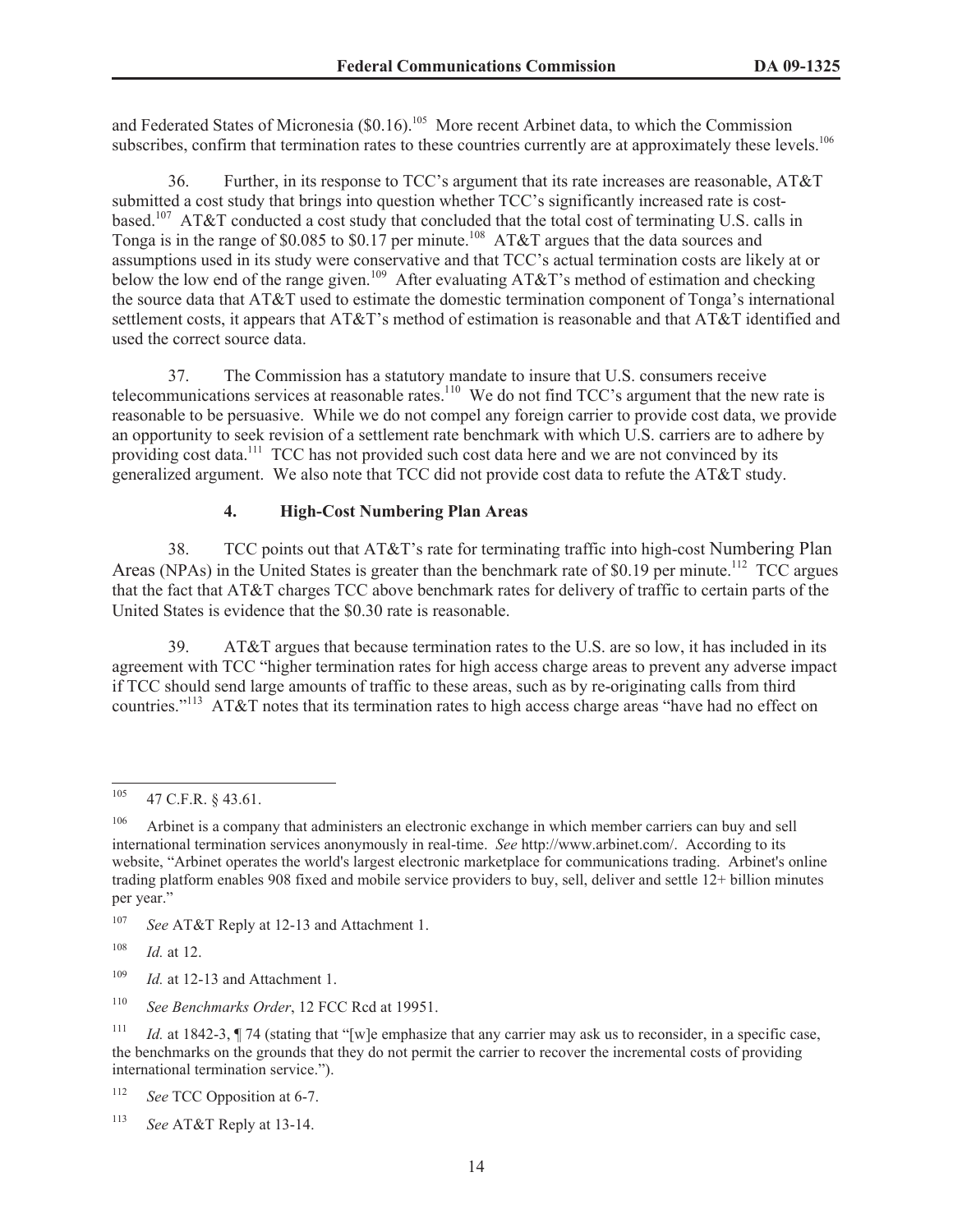the overall U.S.-inbound rate paid by TCC, since none of TCC's U.S.-inbound traffic terminated in these areas during July and August of 2008."<sup>114</sup>

40. Whether AT&T's mechanism for discouraging TCC from sending large volumes of traffic through particular areas in the United States is reasonable, and we reach no conclusion here, does not change the fact that TCC has acted in a manner that harms competition on the U.S.-Tonga route. We note, however, that the Commission does have an open proceeding considering comprehensive reform of intercarrier compensation, including access charges.<sup>115</sup>

### **5. Alleged Expiration of AT&T and Verizon Contract**

41. Finally, TCC claims that its agreement with AT&T had expired by virtue of the action of the Communications Minister in setting the higher rate. It argues that there are no Commission policies or precedents that require a foreign telecommunications carrier to terminate traffic with a U.S. carrier without an agreement specifying the rate to be paid.

42. AT&T disagrees with TCC,<sup>116</sup> arguing that the "agreement setting rates for the July 1 through August 31, 2008 period expressly states that if new rates are not agreed upon by the expiration of this period 'the parties shall continue to provide Service hereunder' unless the parties terminate the agreement, which did not occur."<sup>117</sup> AT&T states that, "there is no basis for TCC's claim that this provision was automatically overridden by the Tongan government order."<sup>118</sup> Verizon notes that, under its agreement with TCC, TCC terminated Verizon's U.S.-Tonga traffic at a rate well below the benchmark and that the agreement also provided that its term would "extend indefinitely thereafter until terminated by either party with thirty (30) days prior written notice or until amended by the parties upon their mutual agreement."<sup>119</sup>

43. Settlement arrangements agreed to by U.S. international carriers and memorialized in inter-carrier contracts are subject to Commission review based on Commission authority to regulate the charges.<sup>120</sup> The Commission has the authority to regulate the charges of U.S. carriers even where those charges are established by agreements with foreign correspondents.<sup>121</sup> As noted above, the record shows that AT&T does have an underlying operating agreement with TCC that establishes a legal contract

<sup>118</sup> *Id*.

<sup>114</sup> *Id.* at 13.

<sup>115</sup> *High Cost Universal Service Reform; Federal-State Joint Board on Universal Service; Lifeline and Link Up; Universal Service Contribution Methodology; Numbering Resource Optimization; Implementation of the Local Competition Provisions in the Telecommunications Act of 1996; Developing a Unified Intercarrier Compensation Regime; Intercarrier Compensation for ISP-Bound Traffic; IP-Enabled Services*, CC Docket Nos. 96-45, 99-200, 96-98, 01-92, 99-68, WC Docket Nos. 05-337, 03-109, 06-122, 04-36, Order on Remand and Report and Order and Further Notice of Proposed Rulemaking, FCC 08-262 (rel. Nov. 5, 2008).

<sup>116</sup> *See* AT&T Reply at 5, n. 15.

<sup>117</sup> *Id. See also* Letter from James J.R. Talbot, General Attorney, AT&T, to James L. Ball, Chief, Policy Division, International Bureau, Federal Communications Commission, attached International Telecommunications Service Agreement at 8 (stating that the "Agreement shall continue in force until terminated by either party. The agreement shall be terminable by either party by not less than one years notice in writing to the other party.") (dated April 3, 2009).

<sup>119</sup> *See* Verizon Comments at 1-2.

<sup>120</sup> *See Benchmarks Order*, 12 FCC Rcd at 199948-49, ¶¶ 306-308.

<sup>121</sup> *Id.* at 199948-49, ¶¶ 306-308. *See also Cable & Wireless v. FCC*, 166 F.3d at 1231.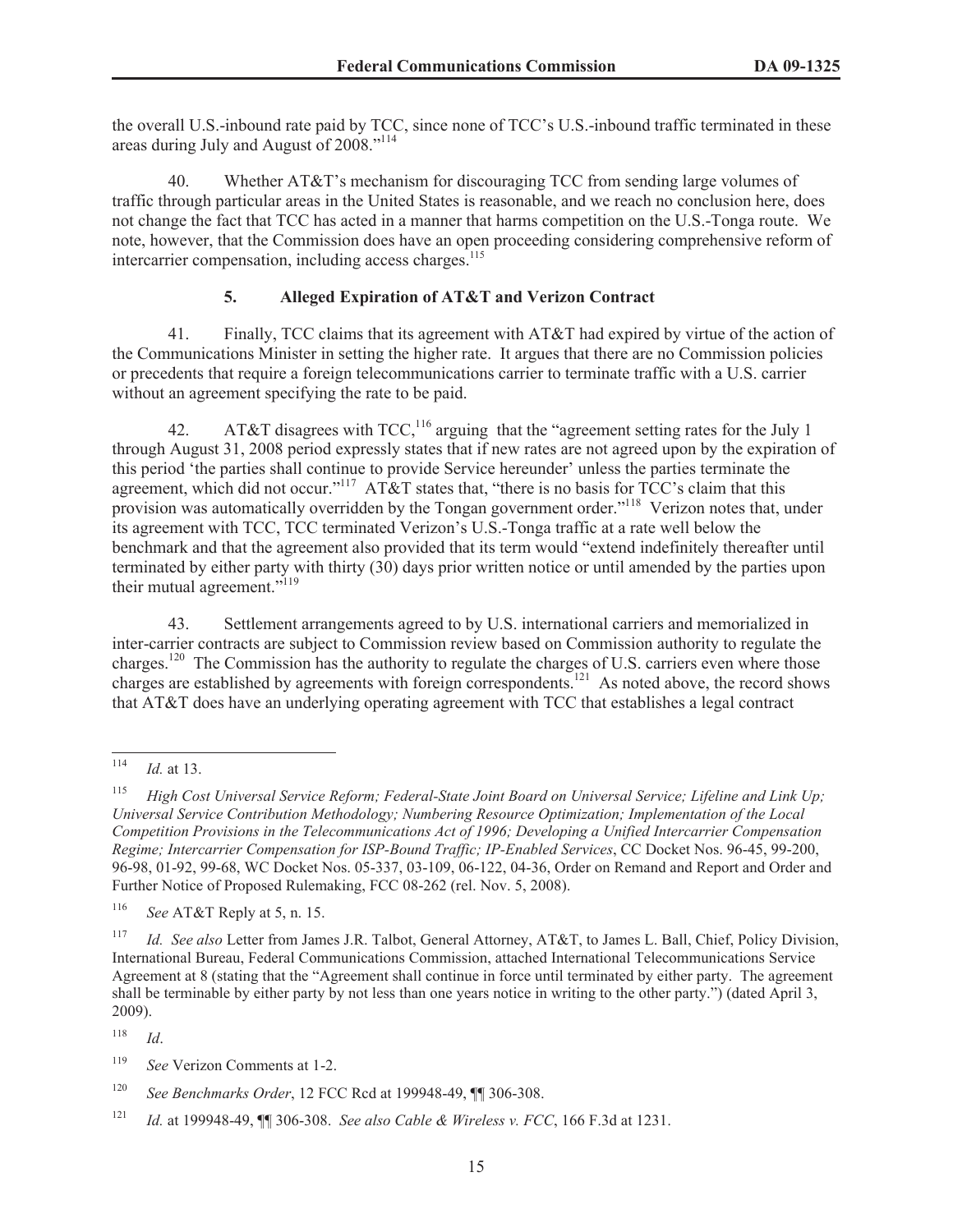requiring continued provision of service pending negotiation of new rate annexes.<sup>122</sup> As noted in the *Philippines Order*, U.S. carriers typically negotiate rate agreements that act as rider contracts upon the underlying operating or service agreement.<sup>123</sup> In such cases, despite the fact that a rate agreement in a separate annex expires, the underlying operating agreement remains during the negotiation.<sup>124</sup> The facts in this case support a similar conclusion.

# **D. Suspension of Payments to TCC**

44. We find that TCC's actions in demanding a substantial rate increase amounting to a rate floor without engaging in meaningful negotiations and then threatening and carrying out threats to disrupt AT&T and Verizon networks for their failure to accede to those increases was anticompetitive. We further find that TCC has not presented persuasive arguments as to why its actions should not be considered anticompetitive under Commission policy and precedent and thus has not overcome the rebuttable presumption that its actions harm the U.S. public interest. While TCC's actions may have been required by action of the Tonga Communications Minister mandating the rate increase, they do not have any less anticompetitive effect on U.S. carriers or consumers. And, notwithstanding action by the Tonga Communications Minister, the Commission has the authority to issue a stop-payment order to U.S. carriers to protect U.S. consumers from anticompetitive behavior pending restoration of circuits and resumption of commercial negotiations between TCC and AT&T and Verizon.

45. We grant AT&T's petition. We order all U.S. carriers providing facilities-based services to suspend payments to the TCC for termination services pending restoration of AT&T's and Verizon's circuits. This requirement applies to any U.S. carrier providing direct facilities-based service to Tonga through an operating agreement with TCC as well as to AT&T and Verizon. Additionally, we require AT&T and Verizon to submit a status report to the International Bureau every thirty days after the release of this Order, and to notify the Commission immediately when service is restored and inform the Commission at what rate service was restored.

# **E. Application to Digicel Tonga Limited**

46. In addition, on our own motion, we request comment on whether the Commission should issue a stop payment order to cease U.S. carrier payments to Digicel. As discussed above, Digicel provides telecommunications service in Tonga and operates a GSM cellular network. We note that the Tonga Communications Minister order for the increased rate applies to both TCC and Digicel. We understand that some U.S. carriers have direct operating arrangements with Digicel and apparently are paying the \$0.30 rate to Digicel. We seek comment on whether we should extend our stop payment order to any U.S. carrier with direct arrangements with Digicel.

# **F. Alternative Routing Arrangements**

47. Finally, we note that there are U.S. carriers that have alternative arrangements with third parties (i.e., not a Tonga licensee) to provide service on the U.S.-Tonga route. Such arrangements involve re-originating U.S. traffic through a third country for ultimate termination in Tonga. The action we take in this order will not affect such arrangements. AT&T states that an "appropriate remedy, to reduce the adverse effects on the U.S. market from the circuit disruption and rate increase, would be to order U.S.

<sup>&</sup>lt;sup>122</sup> *See* Letter from James J.R. Talbot, General Attorney, AT&T, to James L. Ball, Chief, Policy Division, International Bureau, Federal Communications Commission and attached International Telecommunications Service Agreement (dated April 3, 2009); AT&T Petition, Confidential Attachment 1. *See also*, *Philippines Order*, 18 FCC Rcd at 3531.

<sup>123</sup> *See Philippines Order*, 18 FCC Rcd at 3531, ¶ 15, n.69.

<sup>124</sup> *Id*.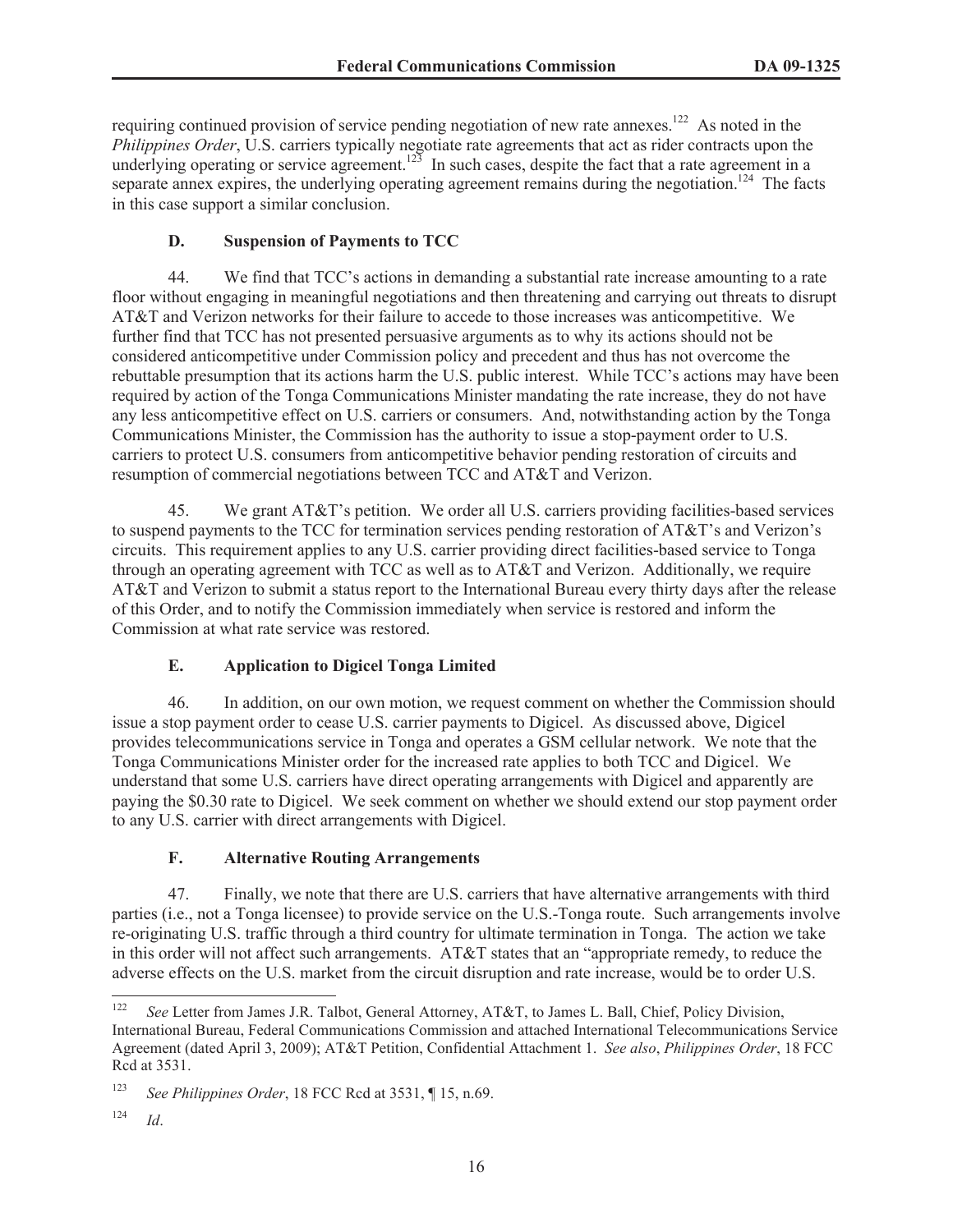carriers to pay no more than the FCC benchmark rate of \$0.19 to terminate calls to Tonga, including calls routed via third countries."<sup>125</sup> A remedy of this nature might be considered by the Commission in a separate proceeding if circuits on the U.S.-Tonga route remain disrupted for an extended period of time to the detriment of U.S. consumers. We note that the Commission has a proceeding pending considering ways to improve the process available to the Commission to protect U.S. consumers from the effects of anticompetitive conduct by foreign carriers.<sup>126</sup>

### **G. Conclusion**

48. We find that actions taken by TCC to disrupt the U.S.-international networks of AT&T and other U.S. carriers, for the purpose of trying to force U.S. carriers to agree to higher termination rates, constitute anticompetitive behavior thereby harming U.S. consumers. We grant AT&T's petition to suspend immediately all U.S. carrier payments for termination services to TCC. The suspension shall remain in effect pending full restoration of AT&T's and Verizon's circuits and services, and Commission action lifting the suspension. Furthermore, we seek comment on whether we should impose a stop payment order on all payments to Digicel.

# **IV. ADMINISTRATIVE MATTERS**

### **A. Ex Parte Rules**

49. This proceeding will be governed by permit-but-disclose *ex parte* procedures that are applicable to non-restricted proceedings under section 1.1206 of the Commission's rules.<sup>127</sup> We direct parties making oral *ex parte* presentations to the Commission's statement re-emphasizing the public's responsibility in permit-but-disclose proceedings and are reminded that memoranda summarizing the presentation must contain the presentation's substance and not merely list the subjects discussed.<sup>128</sup> More than a one- or two-sentence description of the views and arguments presented is generally required.<sup>129</sup> Other rules pertaining to oral and written presentations are set forth in section  $1.1206(b)$  as well.<sup>130</sup> We urge parties to use the Electronic Comment Filing System (ECFS) to file *ex parte* submissions.<sup>131</sup>

# **B. Comment Filing Procedures**

50. Interested parties must file comments no later than **July 8, 2009**. Replies to such comments must be filed no later than **July 23, 2009**. All filings concerning the Request for Further Comment should refer to **DA 09-1325, IB Docket No. 09-10**.

<sup>&</sup>lt;sup>125</sup> *See* Letter from Amy L. Alvarez, Director, International External and Regulatory Affairs, AT&T, to Marlene H. Dortch, Secretary, Federal Communications Commission, IB Docket No. 09-10, and Attachment (filed March 31, 2009).

<sup>126</sup> *See Modifying the Commission's Process to Avert Harm to U.S. Competition and U.S. Customers Caused by Anticompetitive Conduct*, IB Docket No. 05-254, Notice of Inquiry, 20 FCC Rcd 14096 (2005).

<sup>127</sup> *Id.* § 1.1206.

<sup>&</sup>lt;sup>128</sup> *See* Commission Emphasizes the Public's Responsibilities in Permit-But-Disclose Proceedings, Public Notice, 15 FCC Rcd 19945 (2000).

<sup>129</sup> *See* 47 C.F.R. § 1.1206(b)(2) (2007).

 $130$  *Id.* § 1.1206(b).

<sup>131</sup> *See* discussion *infra* Part VI.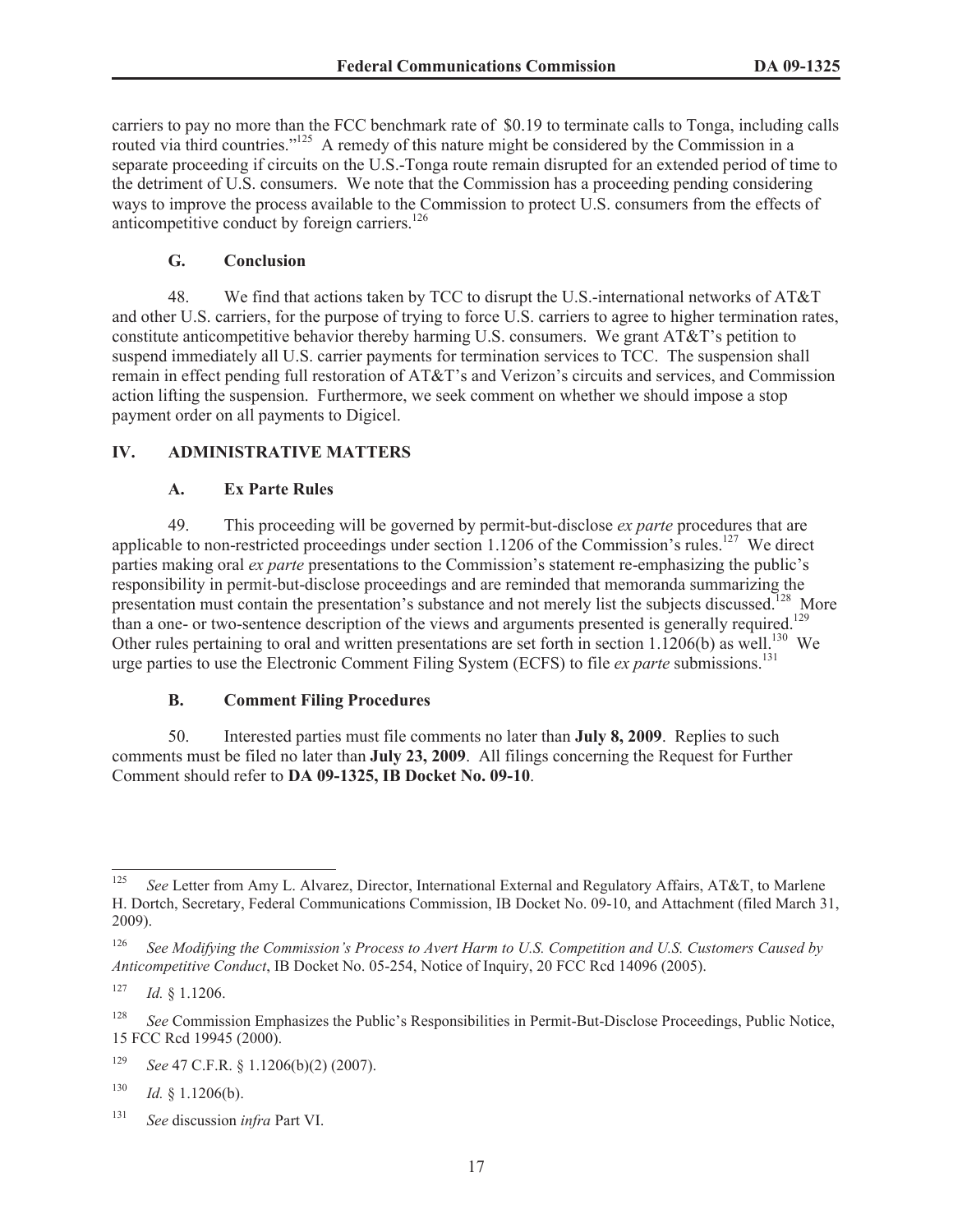51. Under the Commission's procedures for the submission of filings and other documents,<sup>132</sup> submissions in this matter may be filed electronically (*i.e*., though ECFS) or by hand delivery to the Commission's Massachusetts Avenue location.

- Electronic Filers:<sup>133</sup> Comments may be filed electronically using the Internet by accessing the ECFS: http://www.fcc.gov/cgb/ecfs/. In completing the transmittal screen, filers should include their full name, U.S. Postal Service mailing address, and the applicable docket number. Parties also may submit an electronic comment by Internet e-mail. To get filing instructions, filers should send an e-mail to ecfs@fcc.gov, and include the following words in the body of the message, "get form." A sample form and directions will be sent in response.
- Paper Filers: Parties who choose to file by paper must file an original and four copies of each filing.

Filings can be sent by hand or messenger delivery, by commercial overnight courier, or by firstclass or overnight U.S. Postal Service mail (although we continue to experience delays in receiving U.S. Postal Service mail). All filings must be addressed to the Commission's Secretary, Office of the Secretary, Federal Communications Commission.

The Commission's contractor will receive hand-delivered or messenger-delivered paper filings for the Commission's Secretary at 236 Massachusetts Avenue, N.E., Suite 110, Washington, D.C. 20002. The filing hours at this location are 8:00 a.m. to 7:00 p.m. All hand deliveries must be held together with rubber bands or fasteners. Any envelopes must be disposed of before entering the building.

Commercial overnight mail (other than U.S. Postal Service Express Mail and Priority Mail) must be sent to 9300 East Hampton Drive, Capitol Heights, MD 20743.

U.S. Postal Service first-class, Express, and Priority mail should be addressed to 445 12th Street, S.W., Washington, D.C. 20554.

52. In addition, one copy of each pleading must be delivered electronically, by e-mail or facsimile, or if delivered as paper copy, by hand or messenger delivery, by commercial overnight courier, or by first-class or overnight U.S. Postal Service mail (according to the procedures set forth above for paper filings), to the Commission's duplicating contractor, Best Copy and Printing, Inc., at fcc@bcpiweb.com or  $(202)$  488-5563 (facsimile).

53. Additionally, filers may deliver courtesy copies by email or facsimile to the following Commission staff:

(1) James Ball, Chief, Policy Division, International Bureau, at James.Ball@fcc.gov or (202) 418-2824 (facsimile);

<sup>132</sup> *See Implementation of Interim Electronic Filing Procedures for Certain Commission Filings*, Order, 16 FCC Rcd 21483 (2001); *see also FCC Announces a New Filing Location for Paper Documents and a New Fax Number for General Correspondence*, Public Notice, 16 FCC Rcd 22165 (2001); *Reminder: Filing Locations for Paper Documents and Instructions for Mailing Electronic Media*, Public Notice, 18 FCC Rcd 16705 (2003).

<sup>133</sup> *See Electronic Filing of Documents in Rulemaking Proceedings*, GC Docket No. 97-113, Report and Order, 13 FCC Rcd 11322 (1998).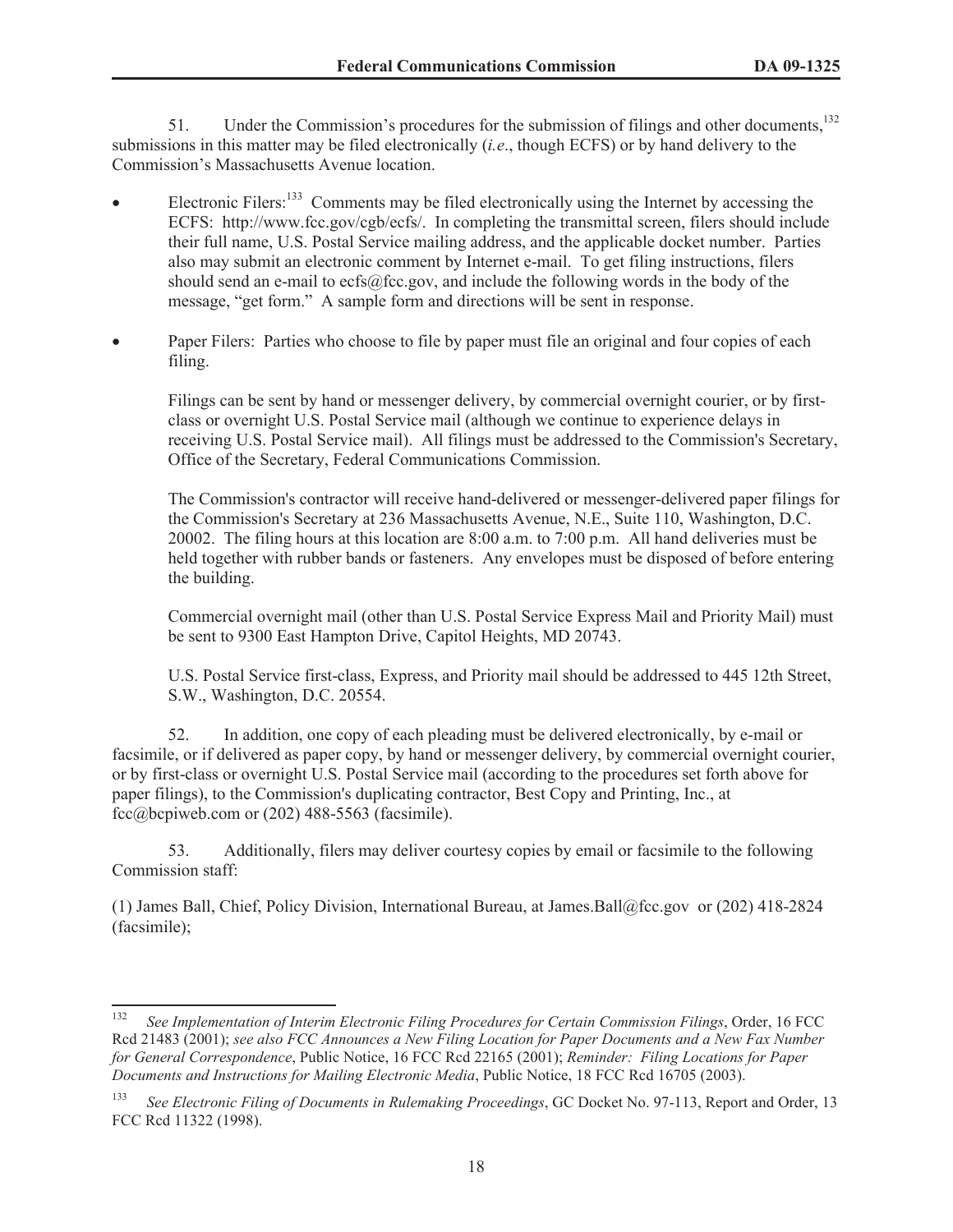(2) David Krech, Associate Chief, Policy Division, International Bureau, at David.Krech@fcc.gov or (202) 418-2824 (facsimile);

(3) Kimberly Cook, Policy Division, International Bureau, a Kimberly.Cook@fcc.gov or (202) 418-2824 (facsimile);

(4) Cara Grayer, Policy Division, International Bureau, at Cara.Grayer@fcc.gov or (202) 418-2824 (facsimile);

(5) Emily Talaga, Strategic Analysis & Negotiations Division, International Bureau, at Emily.Talaga@fcc.gov or  $(202)$  418-0398 (facsimile).

54. Copies of this Order and Request for Further Comment and any subsequently-filed documents in this matter may be obtained from Best Copy and Printing, Inc., in person at 445 12th Street, S.W., Room CY-B402, Washington, D.C. 20554, via telephone at (202) 488-5300, via facsimile at (202) 488-5563, or via e-mail at fcc@bcpiweb.com. The Order and Request for Further Comment and any associated documents are also available for public inspection and copying during normal reference room hours at the following Commission office: FCC Reference Information Center, 445 12th Street, S.W., Room CY-A257, Washington, D.C. 20554. The Order and Request for Further Comment and any subsequently-filed documents in this matter are also available electronically through the Commission's ECFS, which may be accessed on the Commission's Internet website at http://www.fcc.gov.

55. People with Disabilities: To request materials in accessible formats (computer diskette, large print, audio recording, and Braille) send an email to fcc504@fcc.gov or call the Consumer  $\&$ Governmental Affairs Bureau at 202-418-0530 (voice), 202-418-0432 (tty).

56. For further information, contact James Ball, Policy Division, International Bureau, at 202-418-1460 or David Krech, Policy Division, International Bureau, at 202-418-1460.

### **V. ORDERING CLAUSES**

57. Accordingly, IT IS ORDERED that the AT&T Petition is hereby GRANTED;

58. IT IS FURTHER ORDERED that the Opposition of TCC to AT&T's Petition is HEREBY DENIED;

59. IT IS FURTHER ORDERED that all facilities-based carriers subject to Commission jurisdiction having a correspondent agreement with TCC for direct termination of U.S. traffic on the U.S.- Tonga route SHALL SUSPEND all termination payments to TCC for switched voice service effective upon release of this Order until such time as the Commission issues a Public Notice that AT&T's and Verizon's circuits on the U.S.-Tonga route are fully restored;